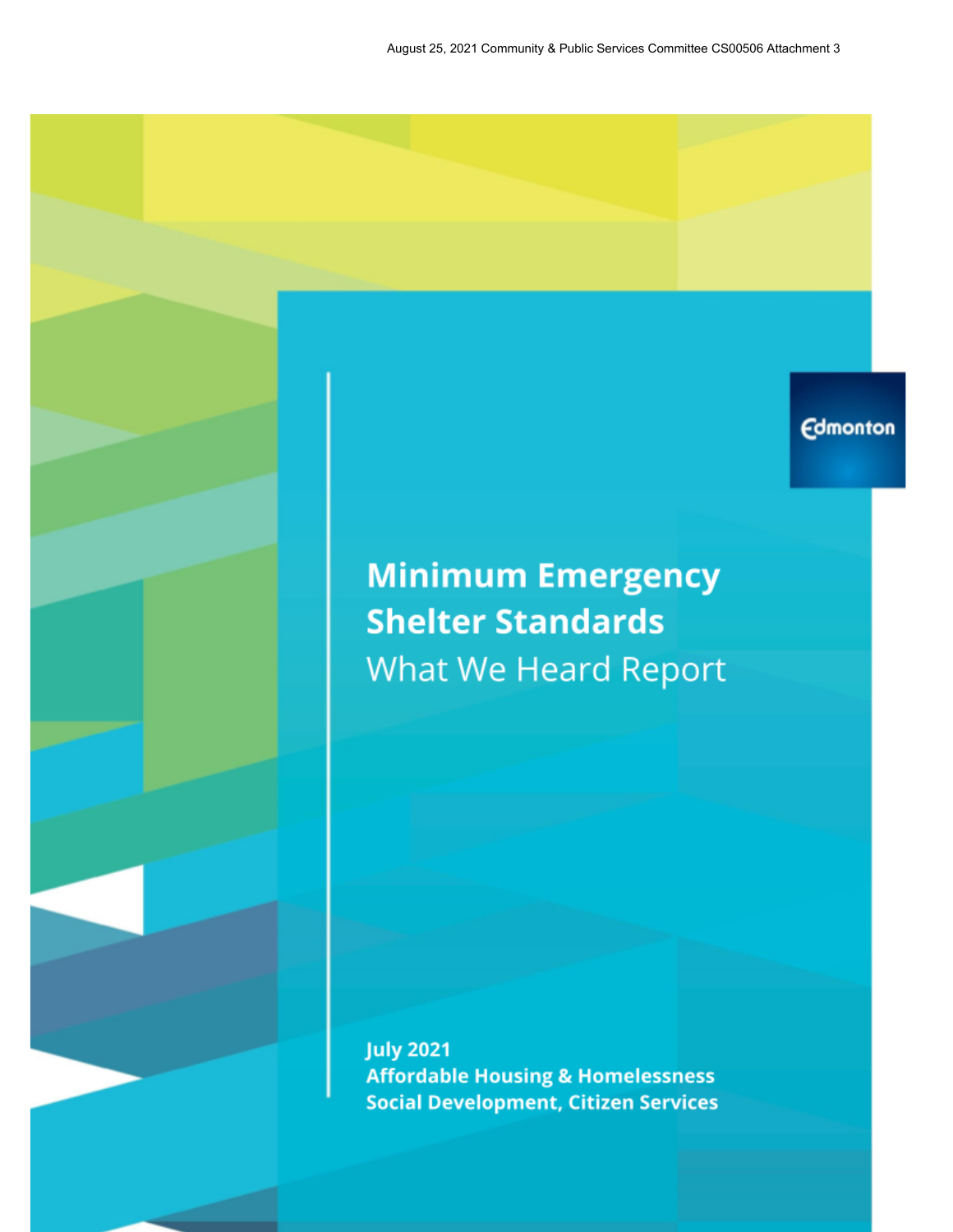# **TABLE OF CONTENTS**

| 6. Feedback on Draft Outcome 1: Operational Standards Page 13      |  |
|--------------------------------------------------------------------|--|
| 7. Feedback on Draft Outcome 2: Service Delivery Standards Page 17 |  |
| 8. Feedback on Draft Outcome 3: Infrastructure Standards Page 23   |  |
|                                                                    |  |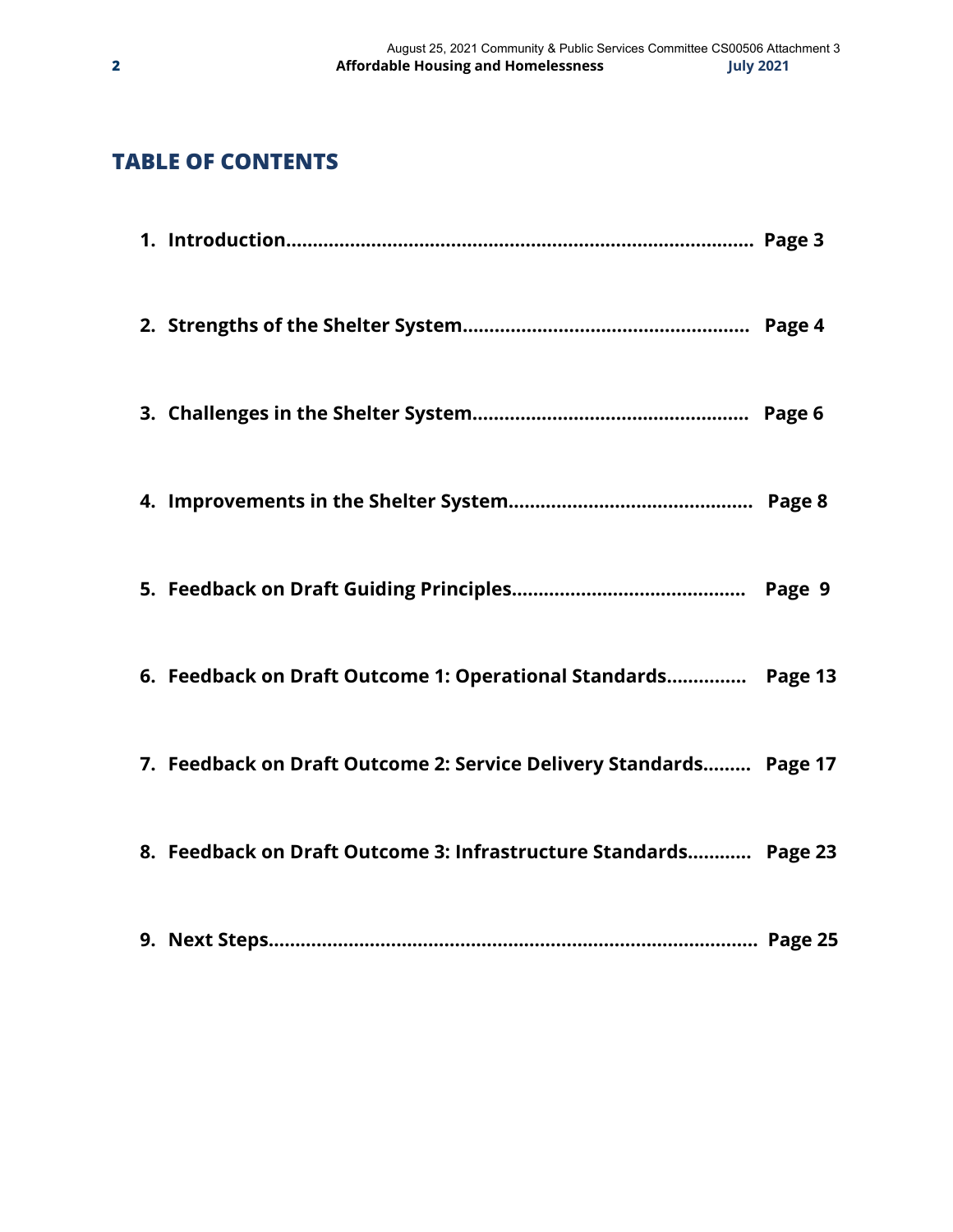# **INTRODUCTION**

On March 15, 2021 City Council directed City Administration to develop minimum emergency shelter standards and operating requirements to mitigate impacts on communities and provide better service to clients. From April to July 2021, the City of Edmonton's Affordable Housing and Homelessness Section engaged individuals, organizations and community representatives - both within and outside of the shelter system - in the the development of these standards including:

- Ministry of Community and Social Services (CSS);
- Alberta Health Services;
- Individuals with lived experience in the shelter system;
- Homeward Trust Edmonton;
- Emergency shelter providers including Hope Mission, the Women's Emergency Shelter Centre (WEAC) and Mustard Seed;
- Edmonton Police Service (EPS);
- Confederacy of Treaty 6 First Nations;
- Indigenous service providers including Bent Arrow, Niginan Housing and Métis Urban / Capital Housing Corporation;
- Youth Emergency Shelter Services (YESS);
- Day service providers including Boyle Street Community Services and Bissell Centre;
- George Spady Centre;
- Community Leagues;
- Business Improvement Areas (BIAs);
- Representatives from the City of Edmonton's Anti-Racism Advisory Committee;
- Representatives from the Women's Advocacy Voice of Edmonton Committee; and
- Representatives from the City of Edmonton's Accessibility Advisory Committee

As a result of the COVID-19 pandemic, engagement was primarily conducted through virtual methods which limited staff's ability to connect with some communities, particularly those experiencing homelessness. Despite this challenge, the team endeavoured to be as thorough as possible in its engagement and seek out diverse perspectives and participants.

Through the engagement the team heard that there is broad philosophical support from all stakeholder groups for the draft minimum emergency shelter standards, as well as a desire to see greater coordination, consistency and use of evidence-based approaches in the sector. The following report provides a summary of common themes that were cited during these discussions, as well as notable areas of divergence between stakeholders.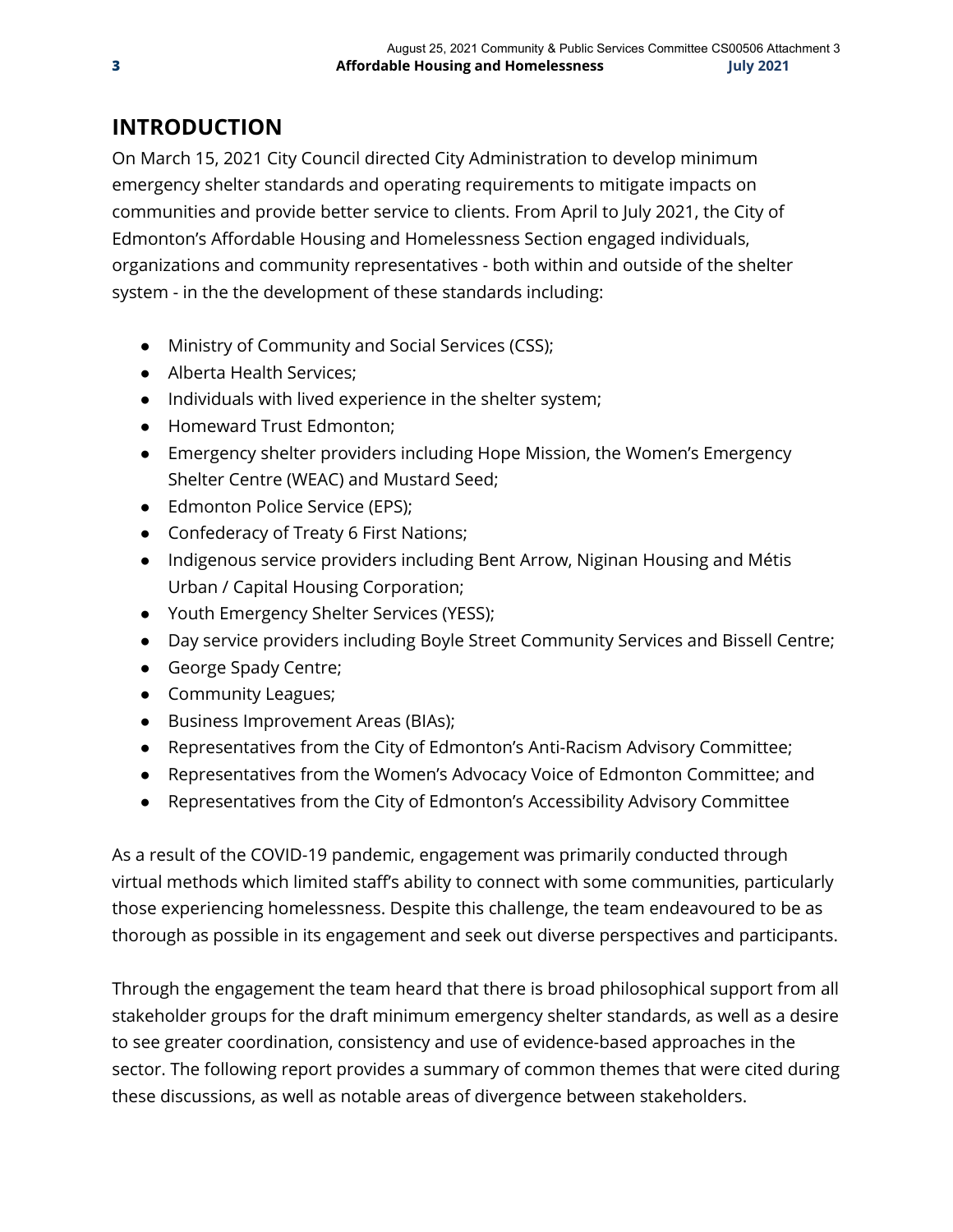# **ACKNOWLEDGEMENT**

The City of Edmonton wishes to thank the many individuals and organizations that shared their perspectives during this process to help improve Edmonton's shelter system for individuals experiencing homelessness.

# **STRENGTHS OF THE SHELTER SYSTEM**

### **Support for Basic Needs**

While some individuals with lived experience and shelter providers expressed satisfaction with the basic services currently provided in shelter, including access to identification, connection to programs such as income support, food, laundry, transportation, and recovery programming, the majority of individuals with lived experience, shelter providers, day service providers, community organizations and others engaged in this process felt that the quality and availability of shelter services in Edmonton is lacking, inconsistent and insufficient to address the complexity of needs among Edmontonians experiencing homelessness.

### **Enhanced Communication During the COVID-19 Pandemic**

Many emergency shelter providers and day service providers indicated that the COVID-19 pandemic has resulted in greater collaboration, communication and sharing of information within the homeless-serving sector. One example of enhanced collaboration is an app (Sharepoint: Inner City Intake) that is used by three service providers to share basic client information. Agencies indicated that this collaboration has had a positive effect and many expressed a desire to build on this success by establishing a shared data system for the entire sector.

### **Expansion of Shelter Services**

One shelter provider spoke positively about the temporarily expanded shelter services in the southside Edmonton which allow individuals to more easily access services insteading of needing to travel downtown to receive the support they need. They also noted that smaller sized shelters have recently emerged in Edmonton have been more successful than very large congregate settings. Noted positive impacts of smaller shelters include a reduction in critical incidents and a greater ability for staff to provide more intentional support to guests.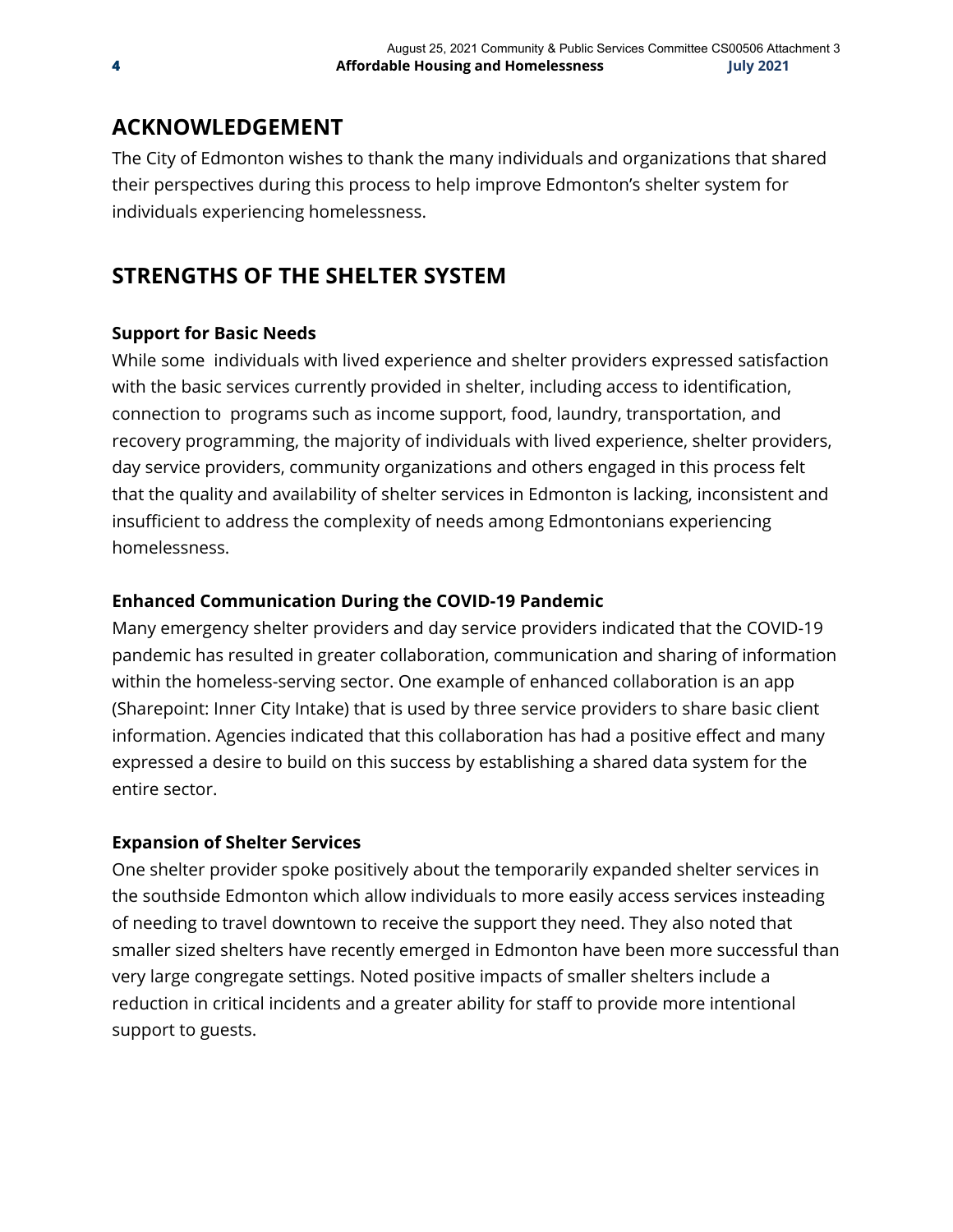### **Shelter Staff**

Some participants with lived experience spoke positively about shelter staff and the care they provide, although interactions and experiences with staff appeared to be inconsistent and vary significantly across agencies. Shelter service providers also spoke positively about the strengths of staff, including their passion, commitment and skills supporting individuals with complex needs.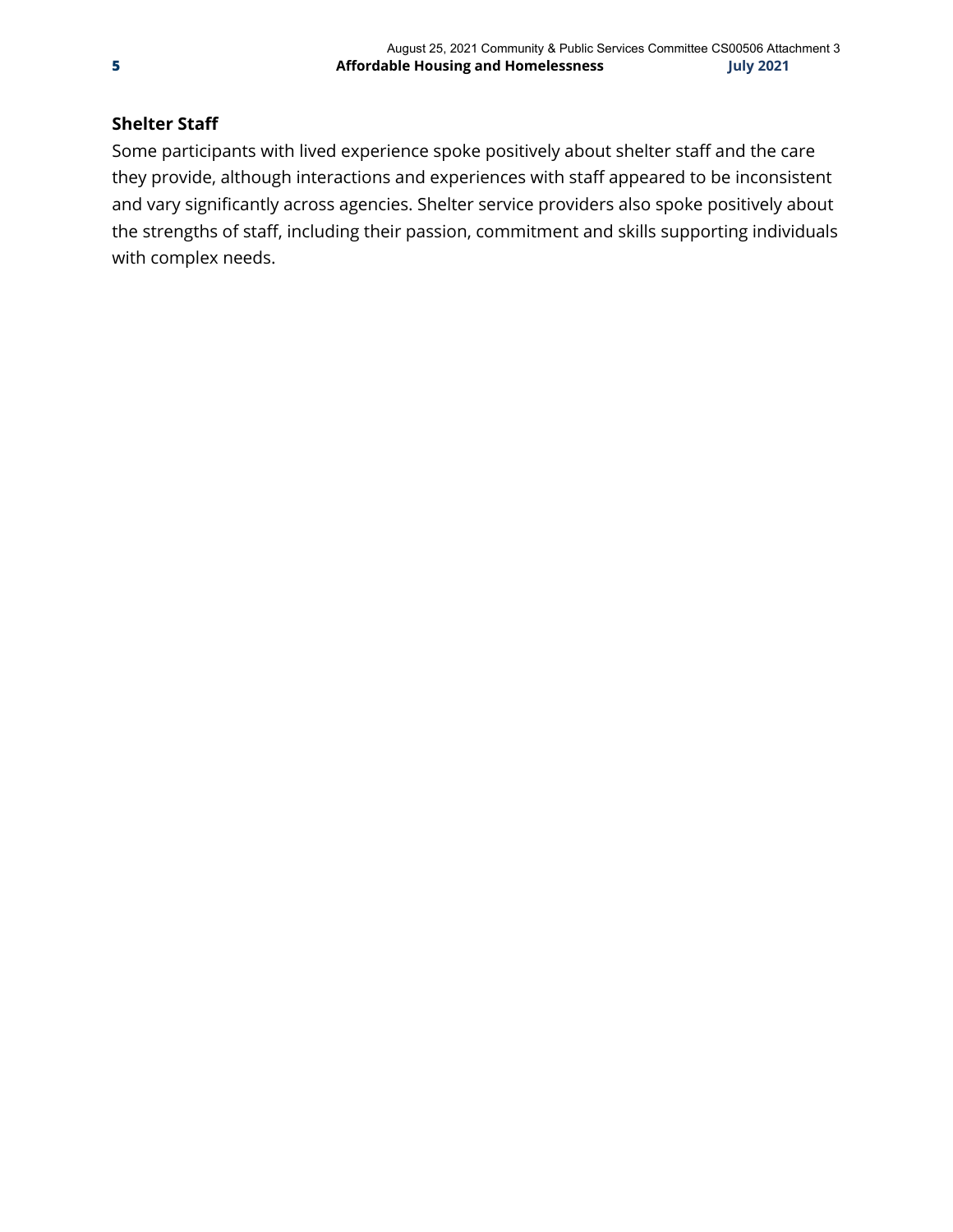### **CHALLENGES IN THE SHELTER SYSTEM**

#### **Urgent Need for Bridge and Supportive Housing**

All stakeholders feel that there is a critical deficit of supportive and bridge housing in Edmonton, which has impeded Edmonton's ability to address and ultimately end homelessness. Without available housing, individuals staying in shelter are not able to transition to permanent housing and Edmonton continues to experience growing numbers of individuals experiencing homelessness.

#### **Barriers to Shelter - Lack of Safety, Privacy, Storage and Dignity**

Many individuals with lived experience indicated that certain shelter practices have deterred them from accessing services, which has left them with no other choice than to sleep outside, including one individual who referenced regularly sleeping in garbage bins. Specific examples of barriers include feeling unsafe in shelter, experiencing uncomfortable sleeping quarters, not being able to access the services they need, being banned from service, restrictive storage policies, concern about faith-based services, or needing to stay in large congregate settings which, in the words of one individual, feels like staying with 200 roommates.

#### **Gap in Services for Mental Health and Substance Use**

All stakeholders stated that mental health and addictions services are urgently needed as a result of the ongoing opioid crisis and complex mental health issues facing individuals experiencing homelessness. The shelter system is not equipped to provide these services and needs to be more closely integrated with Alberta Health Services to ensure individuals receive the support they need to be successfully housed and break the cycle of homelessness. The presence of unsupported people with complex needs can deter others from staying in shelter.

#### **Lack of Coordination and Communication**

All participants, with the exception of a few shelter providers, indicated that there is a lack of shared vision and accountability for the shelter sector, which has resulted in significantly different approaches, mandates and use of evidence-based approaches by each provider. Many stakeholders observed that insufficient communication and collaboration has exacerbated these challenges, as well as perceived rivalries or tensions between organizations.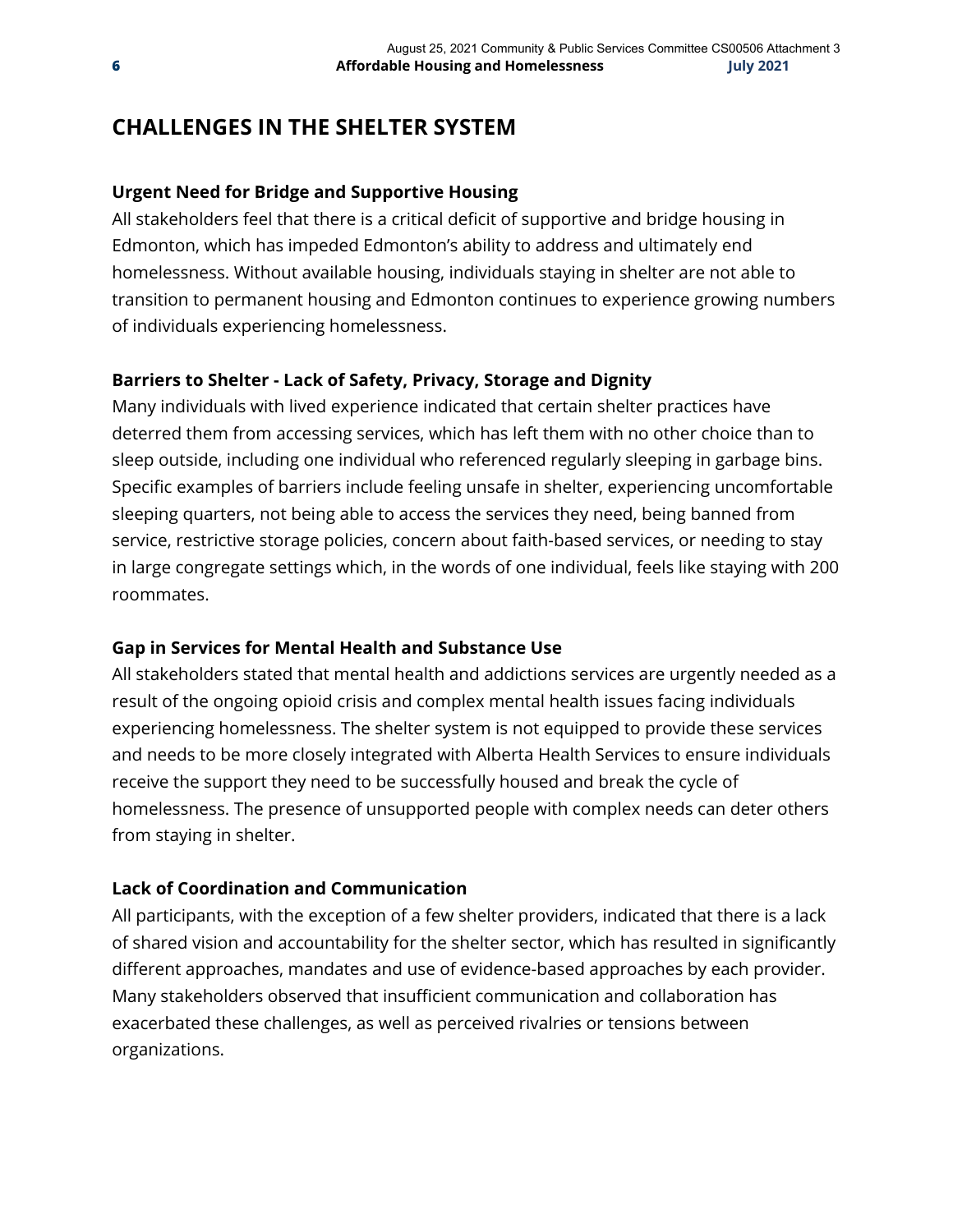#### **Indigenous Cultural Competency**

A majority of participants identified the over-representation of Indigenous peoples experiencing homelessness and ongoing legacy of Residential Schools and colonization as a profound challenge in the shelter system. Many noted that there is no consistent approach to cultural programming and there are fundamental gaps in understanding of Indigenous cultures, ways of knowing and being in the sector as well as a lack of Indigenous staff and cultural competency training. Some stakeholders felt the design and operation of many shelter services are not historic-trauma informed. Going forward, stakeholders feel more culturally-based services are needed including ceremony, smudging, access to Elders and other supports to facilitate healing and reconnection to culture and kin.

#### **Community Disorder**

BIAs and Community Leagues spoke about the concentration of shelters and other social services in particular areas of the city and persistent challenges in terms of cleanliness, public urination and defecation, impacts on businesses and proliferation of encampments. Some also wondered why there appears to be less disorder in Calgary. Shelter providers expressed a desire to be good community neighbours but indicated that accessing services is voluntary and they sometimes have limited tools to address issues that are completely off-site, short of contacting EPS.

### **Gap in Staff Capacity and Training**

Many shelter providers identified persistent challenges related to staff burnout and a lack of available training to support individuals with complex needs. Community representatives and advisory committee representatives spoke to the need for Indigenous culture and anti-racism training while service providers desired to see more training including overdose prevention, mental health crisis support, trauma-informed services and motivational interviewing but noted that training is not currently funded by the Government of Alberta and is independently determined by each shelter provider.

#### **Data Collection and Sharing**

Participants indicated that there is no shared database or information sharing system in the shelter sector. Many shelter providers, though not all, expressed a desire to collaborate more closely and share data including real-time data about available beds, banning and basic client information to inform decisions. From a community perspective, there is a desire to better understand system outcomes and demographic information through greater data collection and access.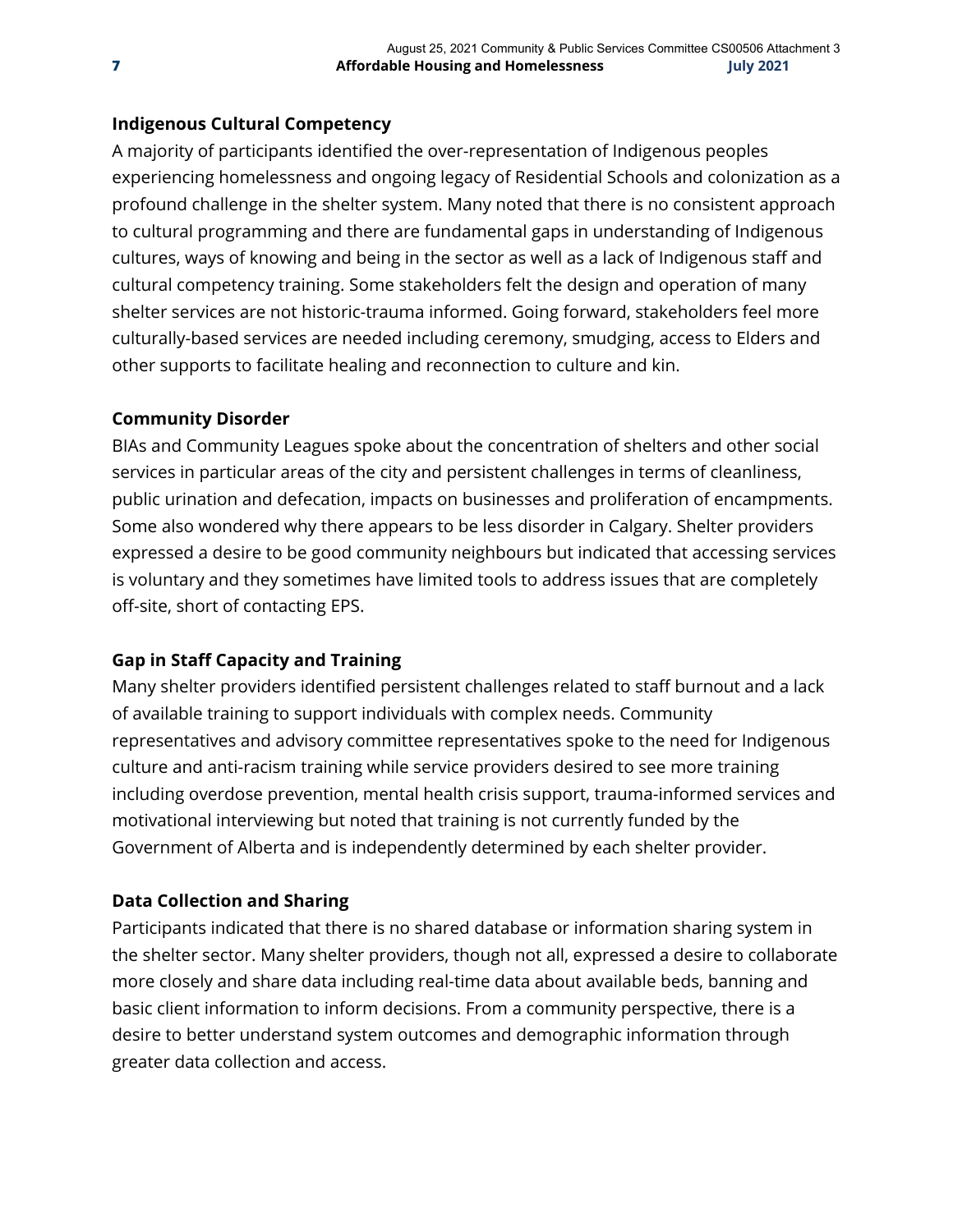# **IMPROVEMENTS IN THE SHELTER SYSTEM**

The Ministry of Community and Social Services, Homeward Trust, shelter providers and day service providers referenced a number of planned and ongoing improvements within the shelter system including:

- **●** CSS and HTE are undertaking **information technology (IT) updates** to support greater consistency in data collection and access throughout the sector.
- **● Improved staff training,** although it should be noted that this is occurring on an agency-by-agency basis and is not consistent across the sector.
- **Service improvements**:
	- Hope Mission is funding its own nursing team to support better access to health services and is in the process of becoming accredited.
	- WEAC is undergoing a transformation of its shelter services to become more housing-focused, trauma-informed and evidence-based.
- **●** The Herb Jamieson, **a new purpose-built shelter**, is being built in Edmonton, the first new shelter development in the city in many years.

Despite the improvements listed above and interest from some shelter providers to evolve their service delivery, many stakeholders feel the shelter system is in need of more significant and comprehensive improvements, above and beyond what is currently happening, to effectively address systemic issues and challenges for guests as it relates to accessibility, substance use, and housing outcomes.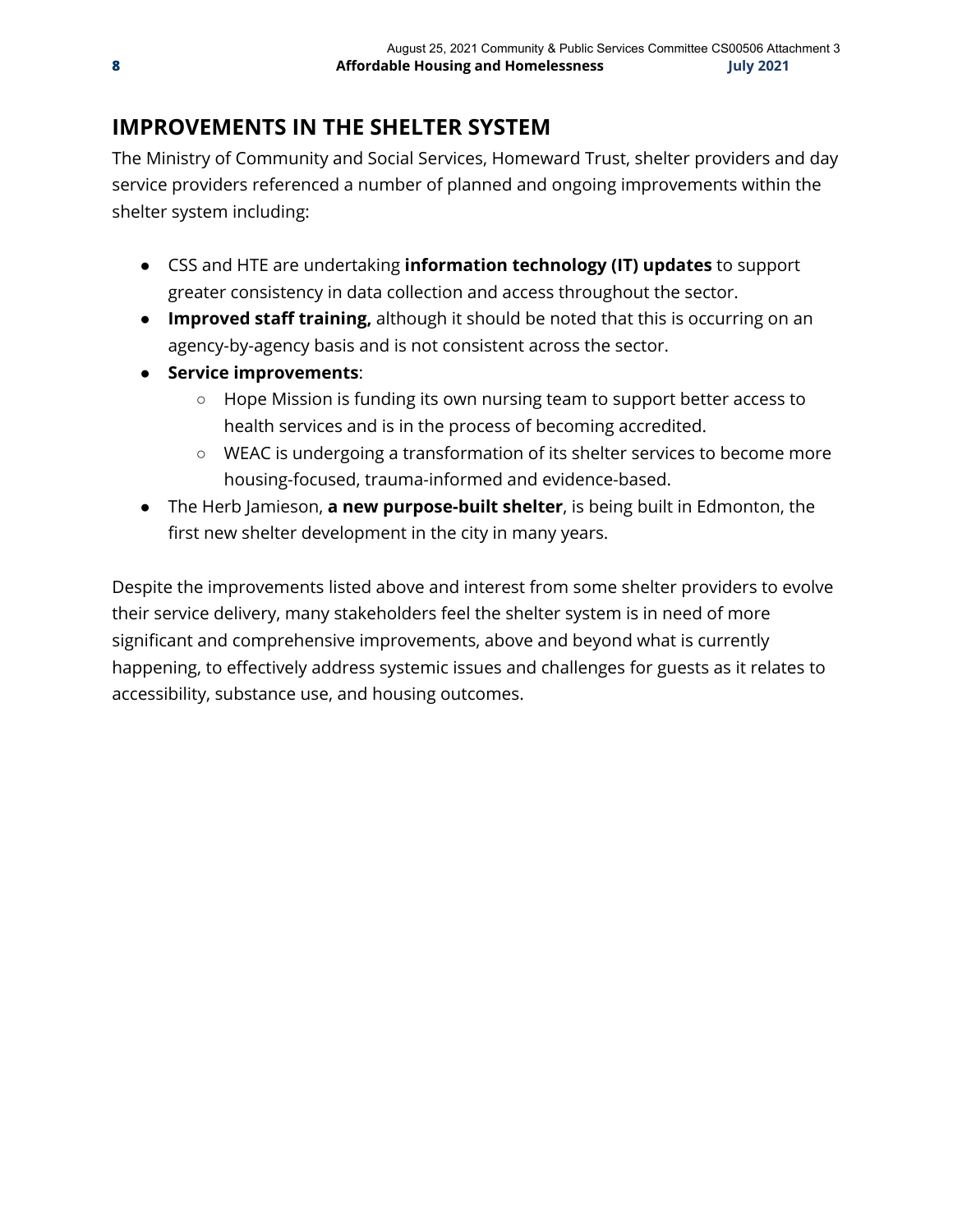### **FEEDBACK ON GUIDING PRINCIPLES**

*The following is a summary of the draft guiding principles that were shared with participants during the engagement:*

- **Welcome all individuals regardless of gender, ethnicity, sexual orientation or physical ability**
- **Provide housing-focused and trauma-informed services**
- **Prioritize safety and client choice**
- **Respect clients' cultural and spiritual identities**
- **● Recognize and respond to the needs Indigenous guests with culturally appropriate and Indigenous specific operations/supports**
- **● Collaborate across sectors and systems to ensure warm hand-offs through a continuum of care**
- **Provide access to a full spectrum of services from harm reduction to abstinence-based programming or ensure a warm hand-off to operators who provide these services if the operator cannot**

### *Summary of Feedback:*

The majority of stakeholders expressed enthusiastic support for the draft guiding principles and felt that they were evidence-based and aligned with good practice.

| <b>Theme</b>                              | <b>Feedback</b>                                                                                                                                                                                                                                                                                                                                                                                                                                                                                                                                                                                                                    |
|-------------------------------------------|------------------------------------------------------------------------------------------------------------------------------------------------------------------------------------------------------------------------------------------------------------------------------------------------------------------------------------------------------------------------------------------------------------------------------------------------------------------------------------------------------------------------------------------------------------------------------------------------------------------------------------|
| <b>Housing-Focused</b><br><b>Services</b> | Stakeholders universally agree that shelters should be temporary<br>and housing-focused, although many individuals with lived<br>experience stated that shelters do not follow a consistent<br>housing-focused approach in practice.<br>Many shelter providers have different conceptions of what<br>$\bullet$<br>housing-focused services look like and indicated that there is not<br>enough bridge and supportive housing to transition people to. Some<br>shelter and day service providers wanted clarity about whether<br>recovery programming, bridge housing or other supports would be<br>considered examples of housing. |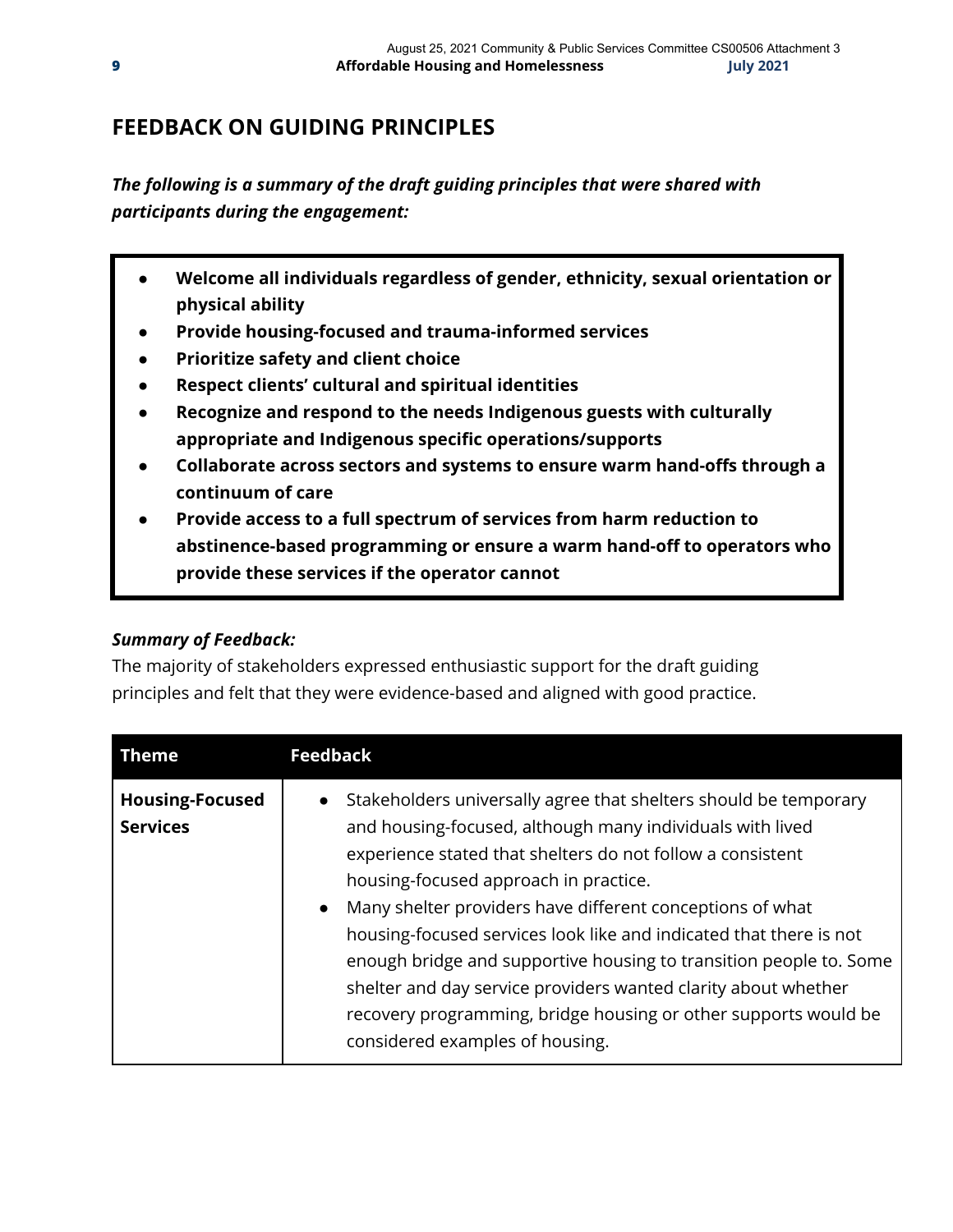|                                                | Some service providers and community representatives referenced<br>the Calgary Drop In Centre as a successful shelter example and<br>agreed that all programming in shelters should be housing focused.<br>Another, smaller, group indicated that there are programs that<br>$\bullet$<br>should be offered to support guest well-being and spirits even if<br>they are not necessarily housing-focused, such as art classes.                                                                                                                                                                                                                                                                                                                   |
|------------------------------------------------|-------------------------------------------------------------------------------------------------------------------------------------------------------------------------------------------------------------------------------------------------------------------------------------------------------------------------------------------------------------------------------------------------------------------------------------------------------------------------------------------------------------------------------------------------------------------------------------------------------------------------------------------------------------------------------------------------------------------------------------------------|
| <b>Role of Other</b><br><b>Service Systems</b> | Many day service providers and shelters feel that the guiding<br>principles should recognize that shelters are not adequately<br>positioned to address homelessness alone and must rely on and<br>work in collaboration with a number of other systems to prevent<br>and address homelessness, including the Government of Alberta for<br>the development and funding of supportive housing, mental health<br>supports and recovery programming.<br>From the perspective of shelter providers and day service providers,<br>there was no consensus on the role of the Edmonton Police Service<br>in the shelter system.                                                                                                                         |
| <b>Inclusion</b>                               | Advisory Committee representatives and Indigenous organizations<br>recommended strengthening 'welcoming all' language in the<br>principles to focus on proactive inclusion and not just the removal of<br>barriers.<br>Advisory Committee representatives wanted a greater diversity of<br>identities and barriers reflected in the principles including the<br>disability community, individuals with service animals, parents with<br>children, and those with diverse religious beliefs.<br>There was recognition that there are more individuals with diverse<br>cultural backgrounds experiencing homelessness which should be<br>reflected in the standards. The principles should also be rooted in<br>anti-racism and anti-colonialism. |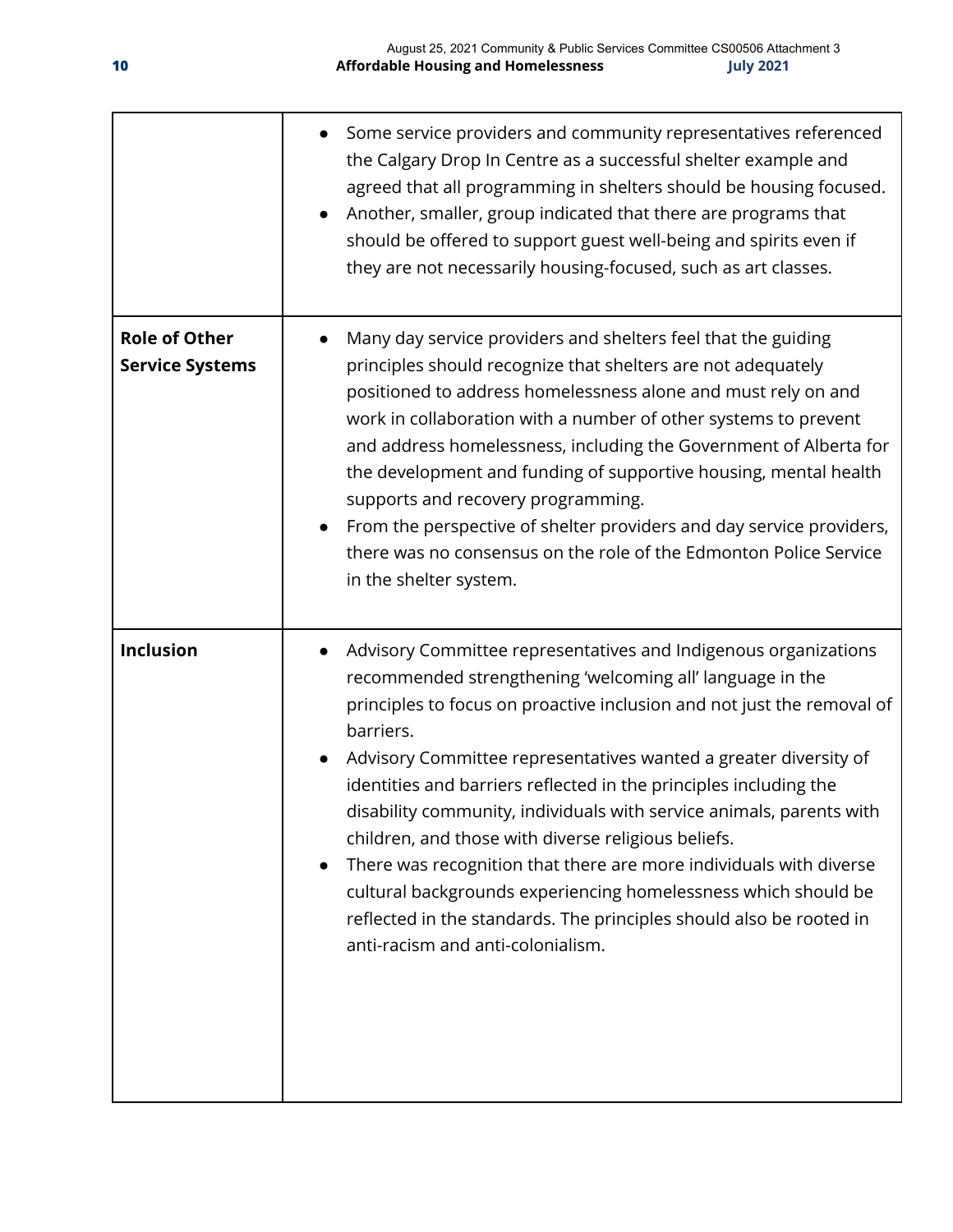| Indigenous<br><b>Cultural</b><br>Programming | Many community representatives, Indigenous organizations and<br>agencies indicated that the guiding principles need to be grounded<br>in Indigenous ways of knowing and being, and reconciliation.<br>One community group also recommended adding a principle that<br>$\bullet$<br>recognizes the over-representation of Indigenous peoples<br>experiencing homelessness.                                                                                                                                                                                                                                                                                                                                                                                                                                                                                       |
|----------------------------------------------|-----------------------------------------------------------------------------------------------------------------------------------------------------------------------------------------------------------------------------------------------------------------------------------------------------------------------------------------------------------------------------------------------------------------------------------------------------------------------------------------------------------------------------------------------------------------------------------------------------------------------------------------------------------------------------------------------------------------------------------------------------------------------------------------------------------------------------------------------------------------|
| <b>Spiritual</b><br><b>Identities</b>        | A majority of stakeholders, including day service providers, some<br>shelter providers and Indigenous organizations, indicated that<br>cultural and spiritual identities should be treated separately, and<br>participation in faith-based practices in shelter should be voluntary<br>rather than a prerequisite for receiving services.<br>Some expressed that faith-based services do not meet the needs of<br>Indigenous peoples, particularly given the trauma communities have<br>experienced as survivors of Residential Schools and colonization.<br>Others indicated that services that incorporate faith-based teaching<br>and activities can present barriers to individuals trying to access<br>shelter services and recovery programming, particularly if they are<br>of a different faith or cultural background, and more options are<br>needed. |
| <b>Client Choice</b>                         | Community and Social Services, shelter providers and day service<br>providers were supportive of the idea of client choice and voluntary<br>participation in services. Others agreed with that philosophically but<br>indicated limited options to offer guests in the system makes<br>prioritizing client choice difficult if not impossible.<br>BIAs and Community Leagues raised questions about how to<br>address concerns when client choice conflicts with community<br>safety.<br>Some shelter providers also indicated that they did not know how to<br>support individuals who refused services or could not comply with<br>behavioural expectations due to substance use, cognitive<br>impairment or mental illness.                                                                                                                                  |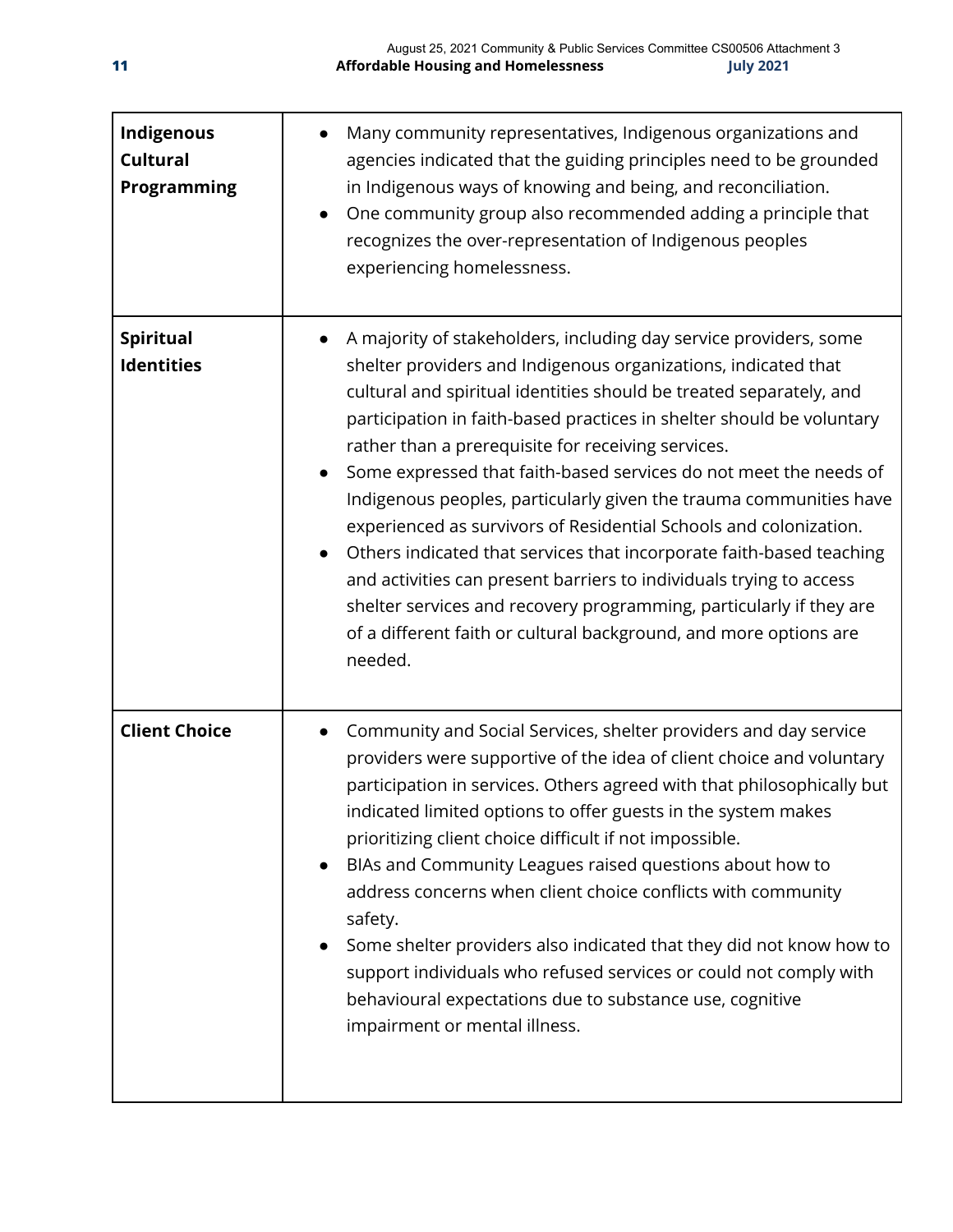| Spectrum of<br><b>Services</b> | All stakeholders provided positive feedback about having a<br>spectrum of services in the system, from abstinence to harm<br>reduction programming.<br>Some providers and community representatives passionately<br>$\bullet$<br>supported the inclusion of harm reduction services and safe<br>consumption services in every shelter so that individuals do not<br>need to travel to multiple agencies to receive the support they need.<br>Others agreed that these services are urgently needed but<br>expressed concern about having a full spectrum of services in every<br>shelter and instead advocated for looking at system-wide capacity<br>for harm reduction and safe consumption services. |
|--------------------------------|---------------------------------------------------------------------------------------------------------------------------------------------------------------------------------------------------------------------------------------------------------------------------------------------------------------------------------------------------------------------------------------------------------------------------------------------------------------------------------------------------------------------------------------------------------------------------------------------------------------------------------------------------------------------------------------------------------|
|--------------------------------|---------------------------------------------------------------------------------------------------------------------------------------------------------------------------------------------------------------------------------------------------------------------------------------------------------------------------------------------------------------------------------------------------------------------------------------------------------------------------------------------------------------------------------------------------------------------------------------------------------------------------------------------------------------------------------------------------------|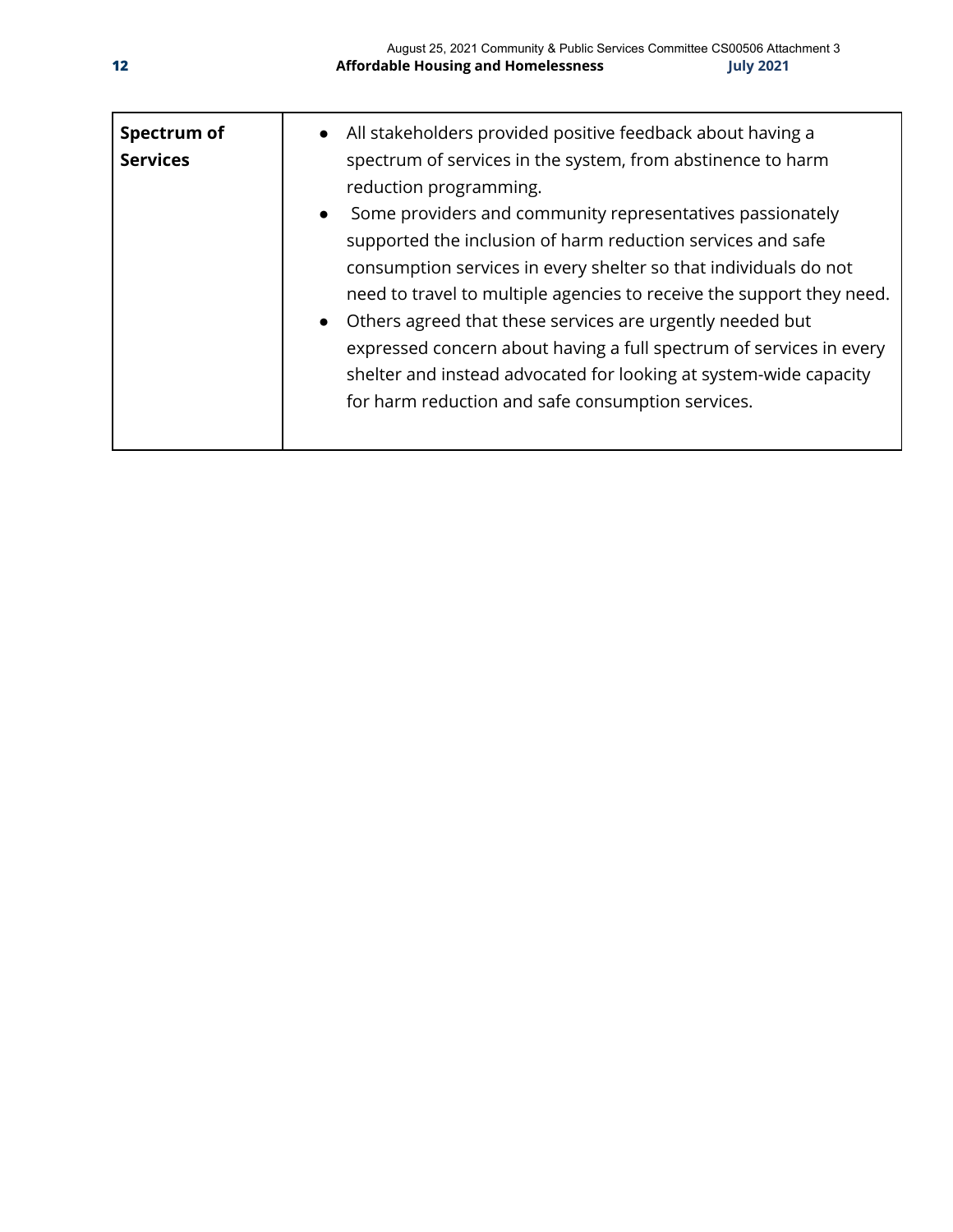### **FEEDBACK ON OUTCOMES**

#### **OUTCOME 1: OPERATIONAL STANDARDS**

*The following is a summary of the draft standards that were shared with participants during the engagement:*

**Outcome Statement:**

- **● Increase in the number of shelter spaces in Edmonton that are considered to be low-barrier**
- **● Reduce the number of individuals choosing to sleep rough when there is available shelter space**
- **● Minimal, or reductions in, the number of critical incidents occurring at shelters**

**Draft standards:**

- **24/7 operations for all emergency shelters**
- **Suitable sleeping areas, nutrition, laundry and pet options**
- **Safe and secure storage**
- **Showers and bathrooms in alignment with current building code**
- **Good Neighbour Commitment**

#### *Summary:*

There was broad support across all participants to improve the accessibility of shelters, move towards 24/7 operations, and implement Good Neighbour Commitments. However, there were diverging perspectives about how to achieve these goals, as well as questions about funding / resourcing of improvements.

| Theme |
|-------|
| 24/7  |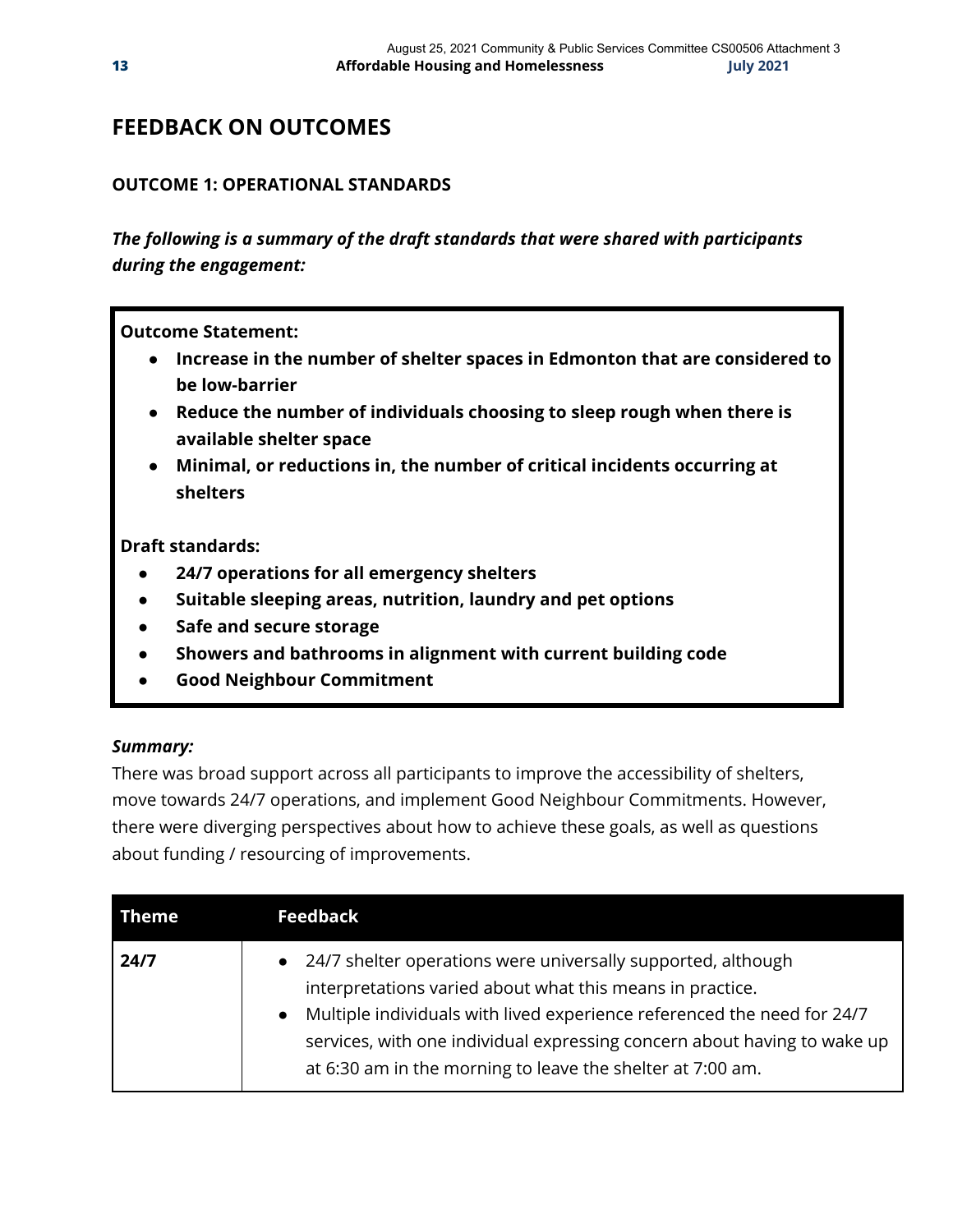|                                 | Potential positive impacts of 24/7 supports include minimizing queuing<br>and community impacts, providing needed support during the day for<br>individuals and increasing overall accessibility.                                                                                                                                                                                                                                                                                                                                                                                                                                                                                                                                                                                                                                                                                                              |
|---------------------------------|----------------------------------------------------------------------------------------------------------------------------------------------------------------------------------------------------------------------------------------------------------------------------------------------------------------------------------------------------------------------------------------------------------------------------------------------------------------------------------------------------------------------------------------------------------------------------------------------------------------------------------------------------------------------------------------------------------------------------------------------------------------------------------------------------------------------------------------------------------------------------------------------------------------|
| <b>Sleeping</b><br><b>Areas</b> | Many individuals with lived experience stated they have poor quality<br>sleep in shelter and prefer sleeping in beds rather than bunk beds, which<br>are dangerous, especially for Elders or those with health issues.<br>Shelter providers shared feedback about the feasibility of various bed<br>options in a shelter context. In general, cots were not supported as they<br>are difficult to sanitize, break often and are not comfortable.<br>Some service providers and Community and Social Services indicated<br>mats are needed for harm reduction and those who are intoxicated<br>however most participants believe that mats are not the best option for<br>most clients.<br>A smaller group indicated that mats are not dignified and unnecessary,<br>and beds can be used just as safely with the implementation of bed rails,<br>or beds located lower to the ground for low mobility clients. |
| Good<br>Neighbour               | There was broad agreement about the need for positive relationships<br>between shelters and community.<br>EPS, BIAs and Community Leagues want to see enforced Good Neighbour<br>Commitments to regulate external areas, particularly as it relates to<br>cleanliness, garbage, drug use, line ups, social disorder, encampments<br>and individuals in crisis.<br>Shelter providers did not disagree with implementing Good Neighbour<br>Commitments but raised logistical and legal concerns about their ability<br>to be responsible for individuals in crisis who are off-site. One<br>organization noted that some individuals cannot meet behavioural<br>expectations due to cognitive impairment, mental illness or addictions,<br>and shelters have limited tools to enforce rules, short of calling the police.                                                                                        |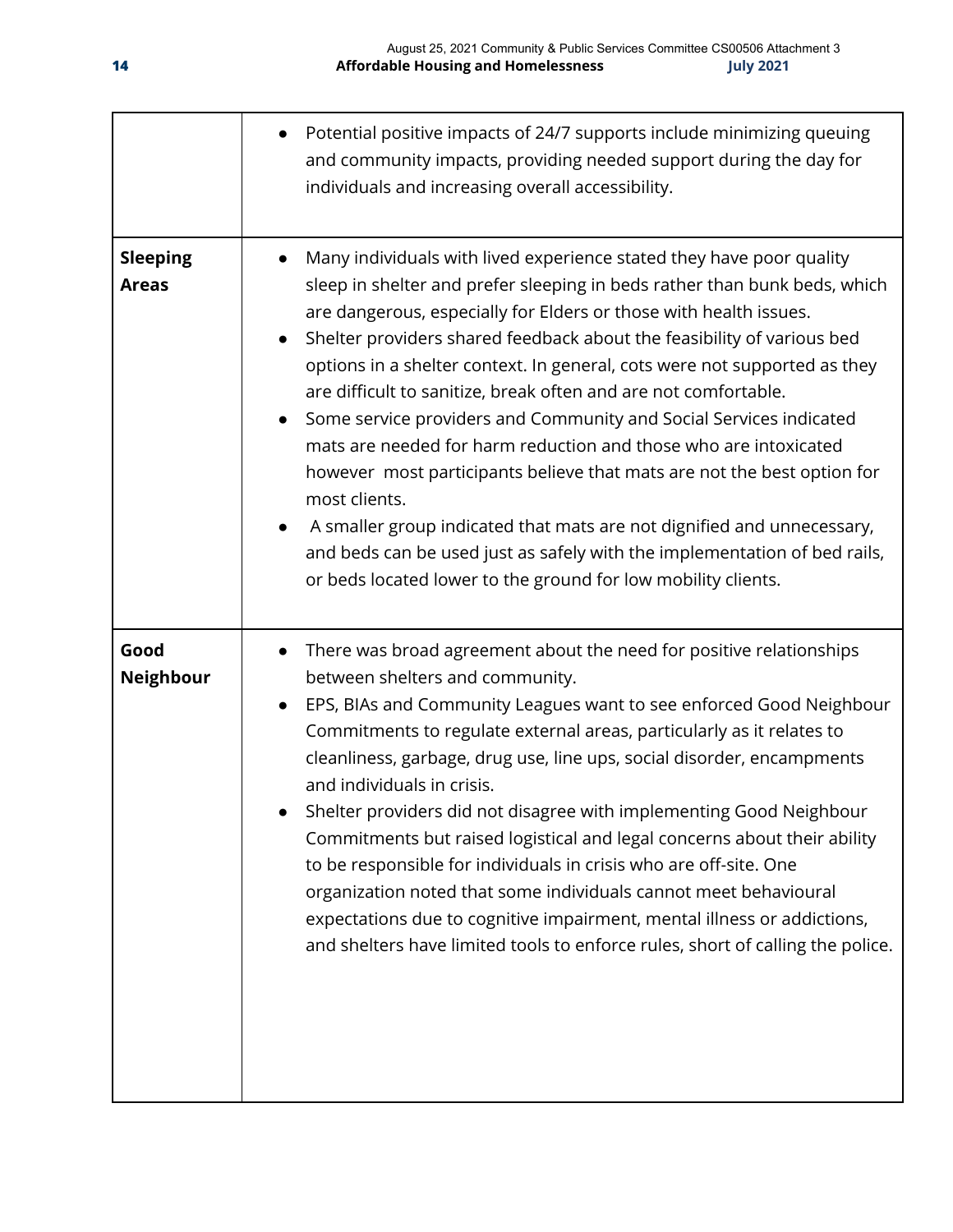| <b>Spacing</b>           | One individual with lived experience indicated that individuals are located<br>too closely together in shelter and need more space to be comfortable.<br>One shelter provider agreed with 2 metre spacing in principle because<br>appropriate distancing between guests helps with client dignity, reduces<br>aggression and supports overall hygiene. However, there would be<br>impacts on how many people that can be accommodated in a particular<br>shelter.                                                                                                                                                                                                                                                                                                                                                                                                                                                                                                                                                                                                |
|--------------------------|------------------------------------------------------------------------------------------------------------------------------------------------------------------------------------------------------------------------------------------------------------------------------------------------------------------------------------------------------------------------------------------------------------------------------------------------------------------------------------------------------------------------------------------------------------------------------------------------------------------------------------------------------------------------------------------------------------------------------------------------------------------------------------------------------------------------------------------------------------------------------------------------------------------------------------------------------------------------------------------------------------------------------------------------------------------|
| <b>Storage</b>           | Individuals with lived experience raised many concerns about storage<br>practices in shelter including the inability to move their items in and out<br>when they need to, having to throw out possessions that they cannot<br>bring into shelter and having possessions stolen or go missing including<br>medication.<br>Some providers indicate they have amnesty approaches already. A small<br>number of stakeholders indicated that storage can be challenging as<br>shelters are not set up for a large volume of storage or hoarding<br>situations. There are also potential staffing implications of monitoring and<br>providing frequent access to belongings.                                                                                                                                                                                                                                                                                                                                                                                           |
| Food<br><b>Provision</b> | Multiple individuals with lived experience expressed a desire for better<br>$\bullet$<br>quality food that is more readily accessible.<br>There was broad agreement amongst shelter providers that there should<br>be food offerings for guests when they are hungry, regardless of the time<br>they enter the shelter. However, there were different perspectives on<br>how to best accomplish this goal, with concern about grab and go food<br>service and 24/7 provision of hot meals.<br>There were also concerns regarding feasibility, cost and logistics of<br>different food provision options, given food is often procured through<br>donations. There was a lack of clarity about what culturally appropriate<br>food means and questions about the need to accommodate<br>conscientious diet choices.<br>There was general support for having snacks or extra meals on hand for<br>those who need food at off-times. There was also support for longer meal<br>times over a few hours to cut down on line ups and support greater<br>accessibility. |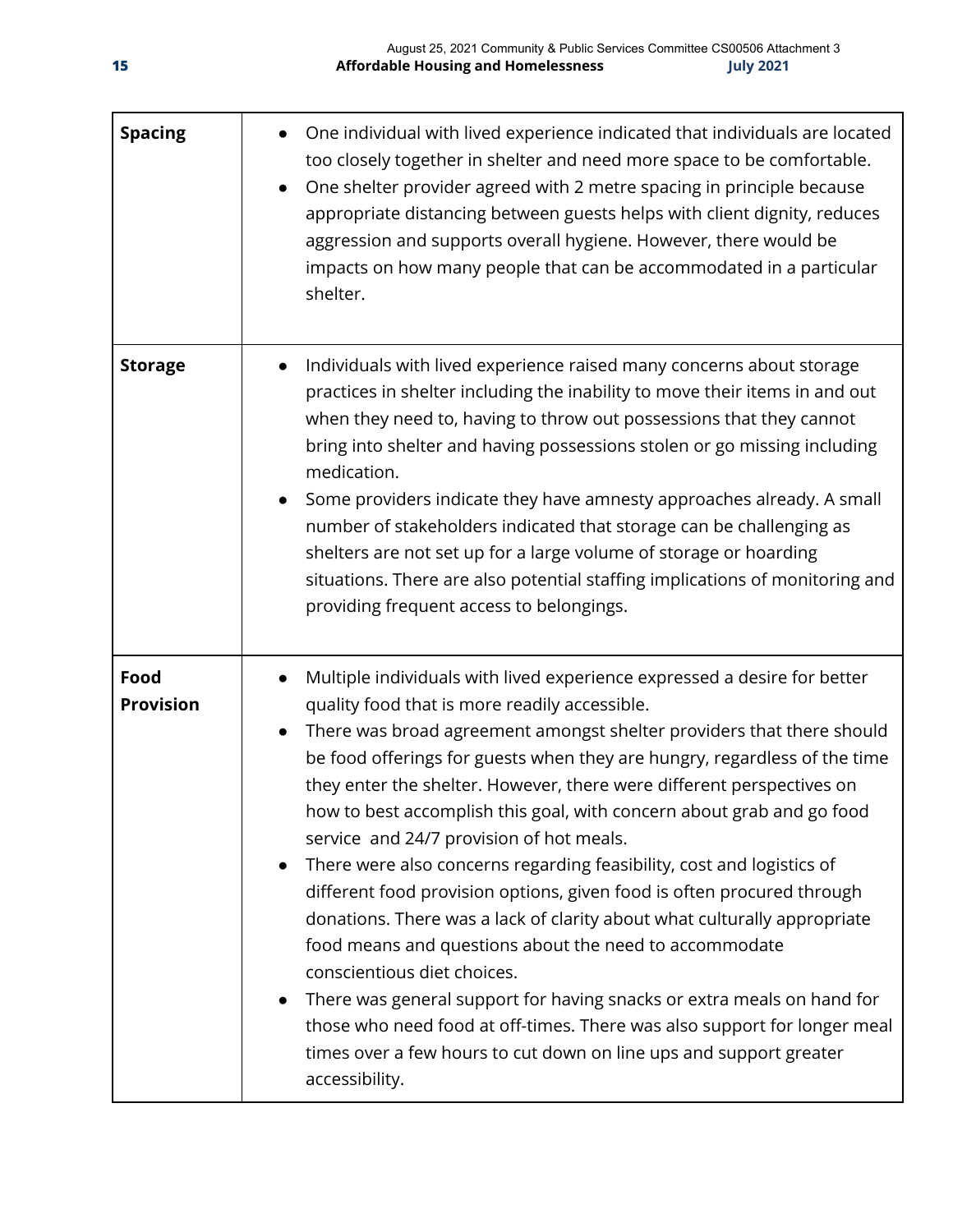| Towels,<br><b>Clothing and</b><br><b>Blankets</b> | Multiple individuals with lived experience spoke about the critical need<br>$\bullet$<br>for towels, clothing and blankets in shelter to support hygiene and<br>comfort.                                                                                                                                 |
|---------------------------------------------------|----------------------------------------------------------------------------------------------------------------------------------------------------------------------------------------------------------------------------------------------------------------------------------------------------------|
| <b>Pets</b>                                       | Some agencies expressed support for the admission of pets and<br>$\bullet$<br>referenced the National Alliance to End Homelessness' pet policy.<br>Another shelter provider raised concerns about the feasibility of allowing<br>$\bullet$<br>pets, including impacts on other clients and staff safety. |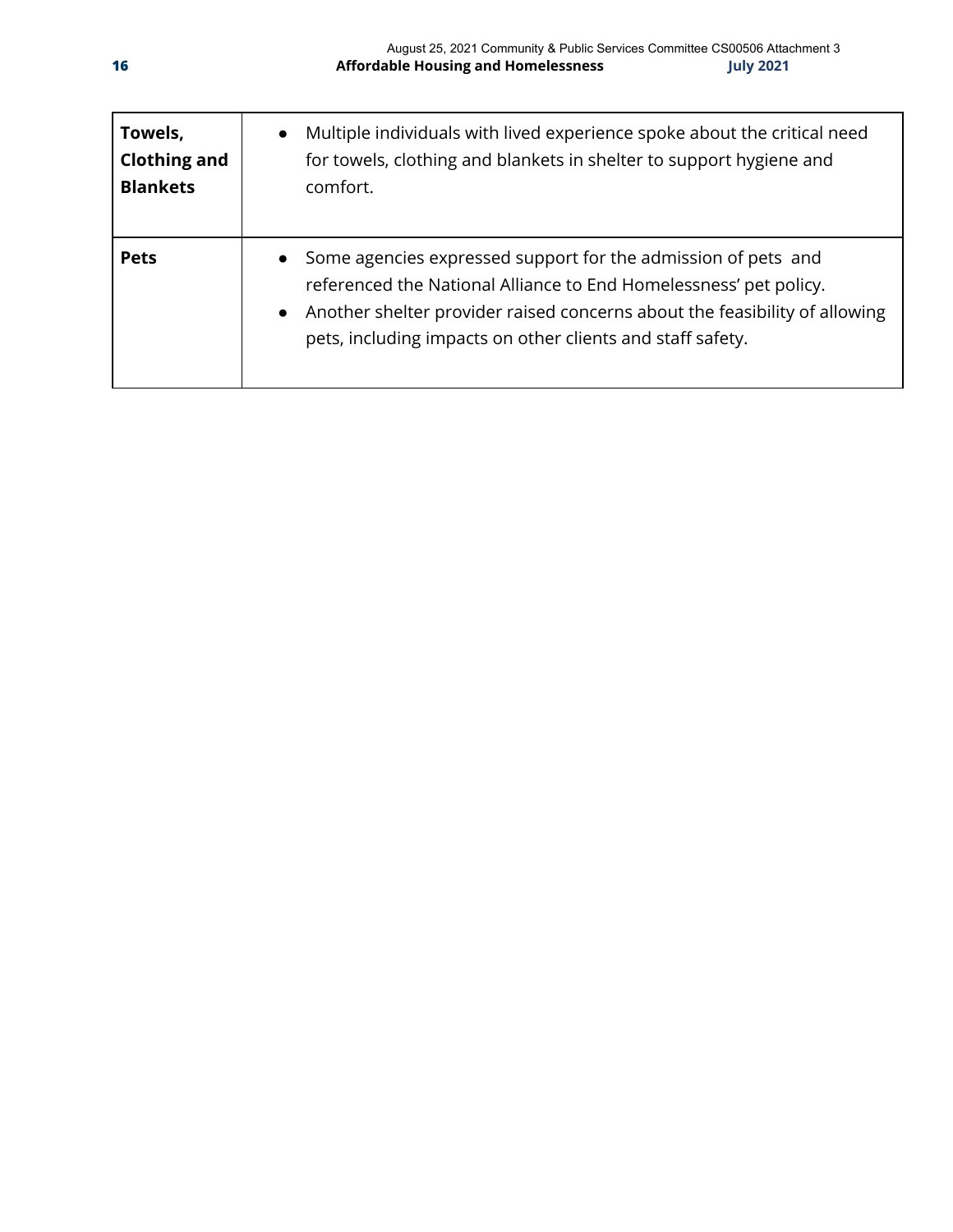#### **OUTCOME 2: SERVICE DELIVERY STANDARDS**

*The following is a summary of the draft standards that were shared with participants during the engagement:*

#### **Outcome Statement:**

- **● Increase the number of individuals securing permanent housing from shelter**
- **● Increase the number of individuals being diverted to temporary housing options that are more suitable for their circumstances**
- **● Reduce the number of unique individuals accessing shelter services**
- **● Reduce the average length of stay for regular shelter clients**

**Draft Standards:**

- **● Have a public admissions policy on behavioural expectations and required participation in housing programs and other specialized programming**
- **● Ensure decisions on restricted access made based on a clearly defined policy that is posted publicly**
- **● Provide referrals and arrange transport for guests who are best suited to a different shelter based on their needs**
- **● Undertake a comprehensive intake process within 24 hours of a guest's admission**
- **● Provide pathways to housing first and specialized programming including:**
	- **○ Diversion and Housing First**
	- **○ Mental Health and Addictions**
	- **○ Indigenous Support Programming**
	- **○ LGBTQ2S+ policy and inclusion**
	- **○ Appropriate diversion to youth services**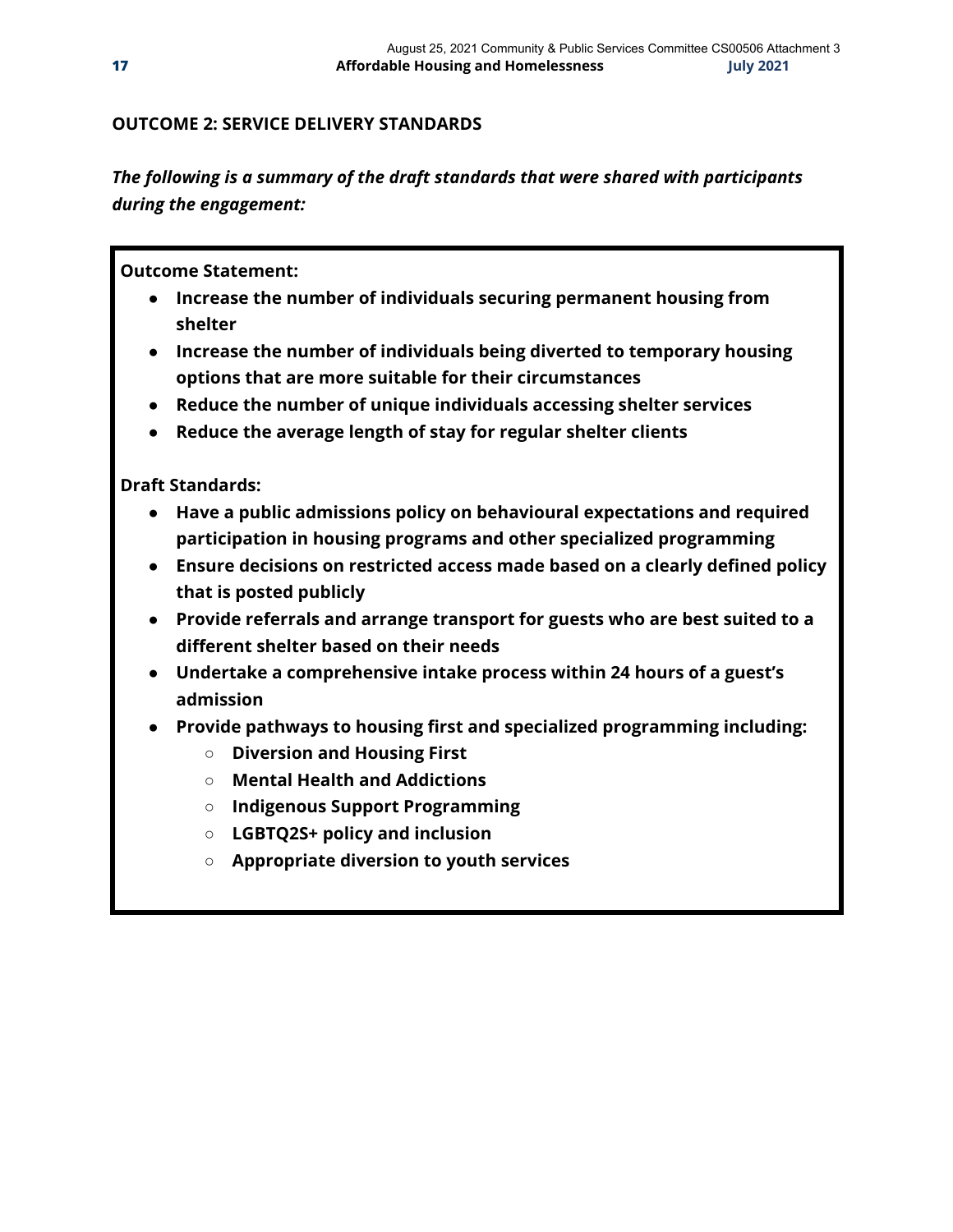### *Summary:*

There is broad support for diversion to more permanent housing options, in recognition that shelter stays should ideally be brief and non-recurring. There is also significant support for greater integration with the health system to support better access to mental health and addictions supports, as well as greater Indigenous cultural programming within the sector.

| <b>Theme</b>                                | <b>Feedback</b>                                                                                                                                                                                                                                                                                                                                                                                                                                                                                                                                                                                                                                                    |
|---------------------------------------------|--------------------------------------------------------------------------------------------------------------------------------------------------------------------------------------------------------------------------------------------------------------------------------------------------------------------------------------------------------------------------------------------------------------------------------------------------------------------------------------------------------------------------------------------------------------------------------------------------------------------------------------------------------------------|
| <b>Reduction in</b><br>length of stay       | Shelter providers, day services providers and Homeward Trust<br>$\bullet$<br>generally understand the intention of this outcome (to reduce<br>chronicity) but felt that it should not be considered a metric for<br>success. Individuals may have valid reasons for staying in shelter for<br>a longer than average period of time, depending on their<br>circumstances, and this outcome could encourage shelters to cut off<br>services to individuals in need.                                                                                                                                                                                                  |
| <b>Reduction in</b><br><b>Unique Visits</b> | Many understood and supported the overall intention of reduction<br>in the number of unique individuals accessing shelter but ultimately<br>felt this is an ineffective metric. Some shelters pointed out that the<br>number of individuals accessing shelters can be impacted by a<br>number of variables outside of the control of shelters, and that<br>reduction in homelessness is not possible without an increase to<br>supportive and bridge housing beds.<br>Others indicated that some housed individuals access day services in<br>$\bullet$<br>shelter such as food, laundry, etc. and wondered how this would be<br>accounted for in data collection. |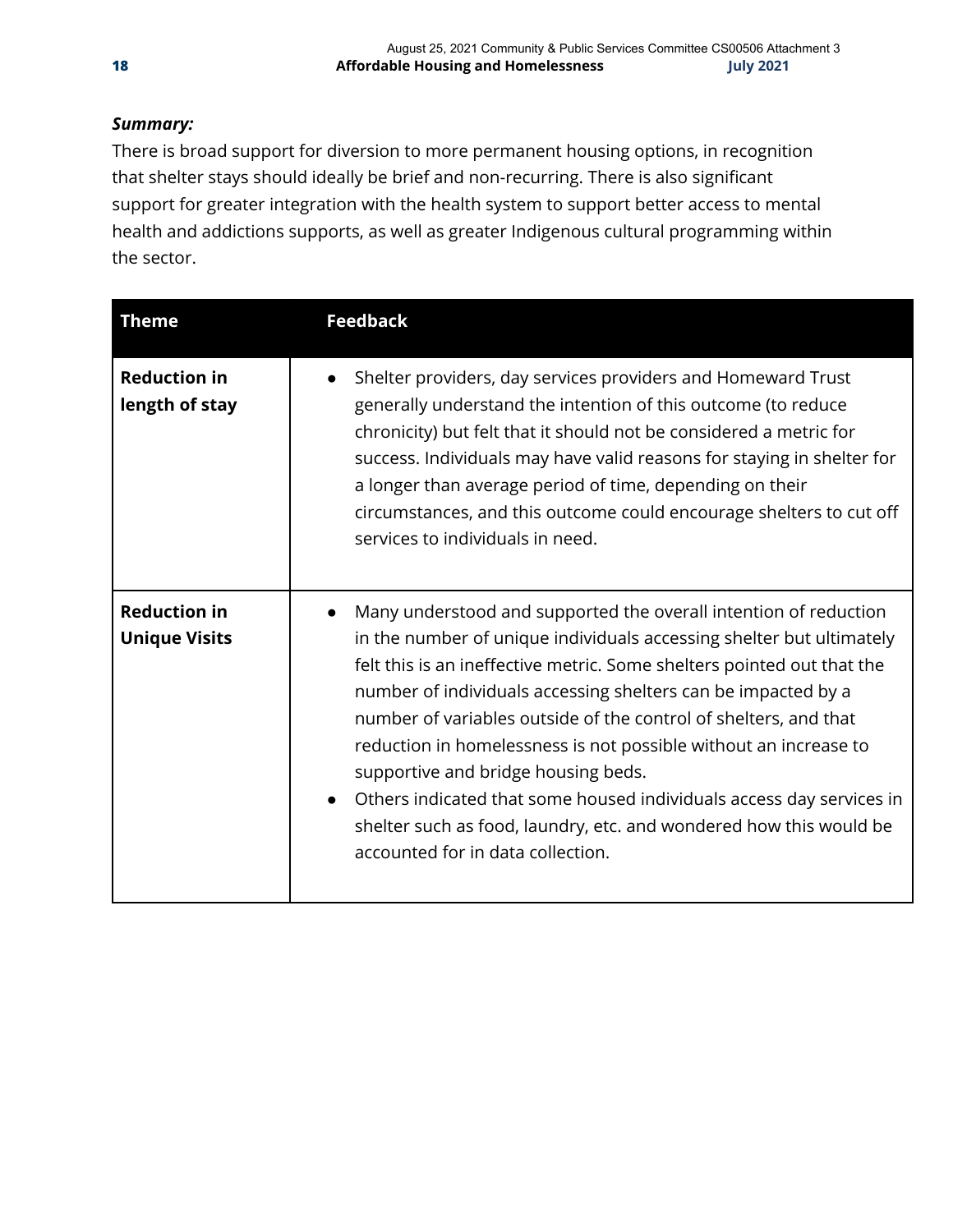| <b>Housing Options</b>                      | Stakeholders broadly agreed that long waitlists for housing and a<br>lack of supportive housing and bridge housing make it difficult to<br>move individuals through the system and into permanent and<br>appropriate housing.<br>One agency also felt that housing should not be seen as a binary -<br>$\bullet$<br>either housed or not - but rather as a spectrum of support.<br>There were also questions about how diversion is defined - whether<br>$\bullet$<br>that is diversion to operated facilities or natural support systems. |
|---------------------------------------------|--------------------------------------------------------------------------------------------------------------------------------------------------------------------------------------------------------------------------------------------------------------------------------------------------------------------------------------------------------------------------------------------------------------------------------------------------------------------------------------------------------------------------------------------|
| <b>Intake</b>                               | Shelter service providers and other agencies raised questions about<br>how intake is defined - whether it is an initial conversation or<br>comprehensive assessment.<br>Shelter providers, service providers and CSS indicated that 24 hours<br>$\bullet$<br>is too short a period of time to complete an intake, especially if<br>someone is intoxicated or needs time to stabilize. Instead, most<br>providers suggested 1 - 3 days for intake and emphasized that an<br>individual needs to be ready in order to participate.           |
| <b>Warm Hand-Offs /</b><br><b>Referrals</b> | Warm hand-offs / referrals are broadly supported but defined<br>differently by shelter providers.<br>Some feel a warm hand-off could require traveling off-site to<br>$\bullet$<br>accompany a vulnerable person to another service provider. Another<br>shelter indicated that they will call another shelter but staff are not<br>trained to go off-site. Some providers also raised questions about<br>implications for staff resourcing and transportation.                                                                            |
| <b>Security</b>                             | A few shelter providers and Indigenous organizations referenced the<br>need for security in shelter, both for guests to feel safe and for staff.<br>Some suggested security measures include cameras, alarms, walkie<br>talkies, although there was recognition this could contribute to a<br>more institutional feeling in shelter which is generally not supported.                                                                                                                                                                      |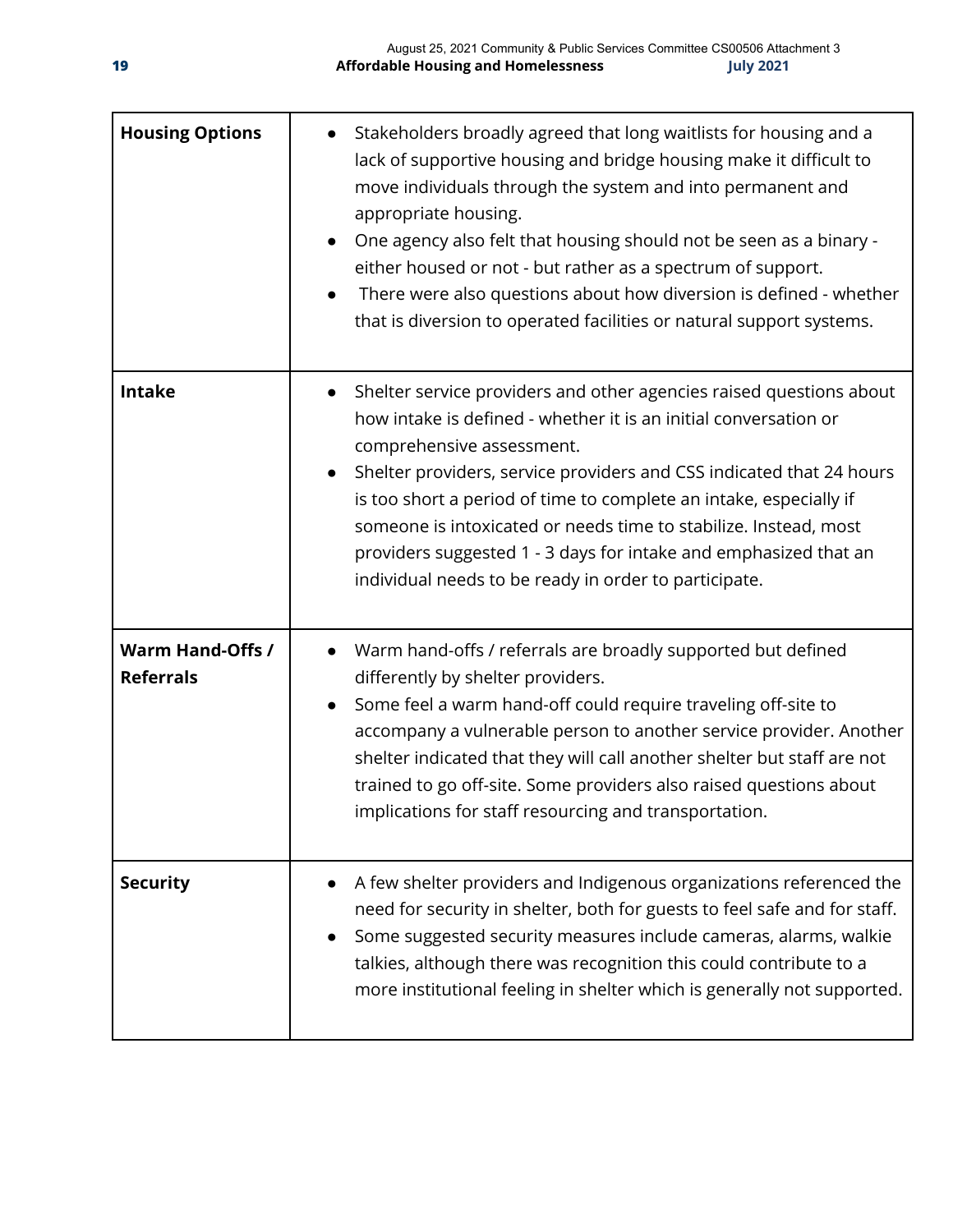| <b>Banning</b>         | Individuals experiencing homelessness referenced being banned for<br>a variety of reasons including: being intimate with their partner,<br>being involved in a fight, intervening in a domestic violence situation<br>and being intoxicated. Some did not know why they were banned.<br>Some stakeholders, particularly day service providers and<br>Indigenous organizations, indicated that banning occurs too<br>frequently in shelters, and is inconsistently approached across the<br>system. There needs to be greater transparency and consistency in<br>banning practices, as well as staff training to support de-escalation. |
|------------------------|----------------------------------------------------------------------------------------------------------------------------------------------------------------------------------------------------------------------------------------------------------------------------------------------------------------------------------------------------------------------------------------------------------------------------------------------------------------------------------------------------------------------------------------------------------------------------------------------------------------------------------------|
| <b>Mental Health</b>   | All stakeholders identified a critical need for mental health services<br>for individuals experiencing homelessness.<br>Shelter providers indicated that they do not provide these services<br>themselves and there are not enough community mental health<br>supports to refer people to.<br>Greater integration with Alberta Health Services is needed, as well as<br>medical staff on site and staff training to help those with complex<br>needs.                                                                                                                                                                                  |
| <b>Physical Health</b> | Individuals in shelter need access to basic medical care including<br>$\bullet$<br>physical health, wound care and storage of prescription of<br>medication<br>There are challenges in terms of accessing information from the<br>$\bullet$<br>medical system to understand people's diagnoses and needs.<br>Multidisciplinary teams are needed on site, including nurses, to<br>support access to medical databases to understand the full history<br>and needs of the individual.                                                                                                                                                    |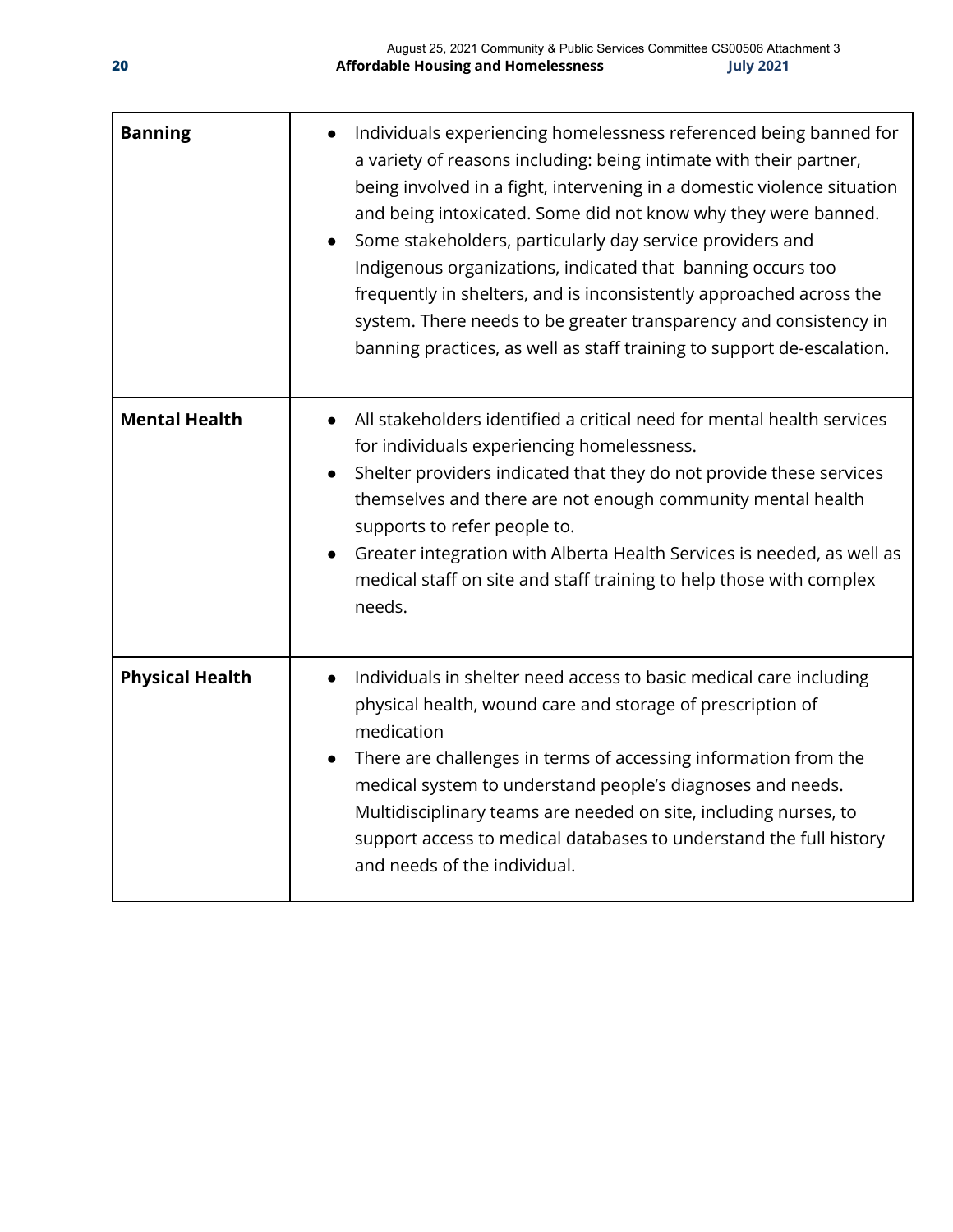| <b>Harm Reduction</b><br>and Substance Use | Individuals with lived experience expressed significant concern<br>regarding the use of drugs and impacts of the opioid epidemic. One<br>individual referenced using 21 naloxone kits in 2 weeks and stated<br>that shelters need 24/7 doctors and nurses on site to assist guests in<br>need.<br>The need for harm reduction, low barrier services and safe<br>$\bullet$<br>consumption services was universally identified by all stakeholders,<br>including shelter providers that would not provide these services<br>themselves.<br>Some individuals feel alcohol and drugs should be allowed in shelter<br>so that people do not need to leave the shelter to use outside, while<br>others were concerned about the presence of substances in shelter.<br>The closure of George Spady's shelter services was widely seen as<br>$\bullet$<br>having significant and concerning impacts on the sector's intox<br>capacity and ability to serve those with complex needs, as not all<br>shelter providers provide these types of services.<br>Some Community Leagues, shelter providers, day service providers<br>spoke strongly about the need for safe consumption and overdose<br>prevention services in all shelters, especially given the opioid crisis.<br>A small number of shelters expressed concern about requiring harm<br>reduction services in all shelters. Some shelter providers also<br>referenced the need for additional recovery spaces, and indicated<br>there are current delays or weeks or even months to access these<br>services. |
|--------------------------------------------|----------------------------------------------------------------------------------------------------------------------------------------------------------------------------------------------------------------------------------------------------------------------------------------------------------------------------------------------------------------------------------------------------------------------------------------------------------------------------------------------------------------------------------------------------------------------------------------------------------------------------------------------------------------------------------------------------------------------------------------------------------------------------------------------------------------------------------------------------------------------------------------------------------------------------------------------------------------------------------------------------------------------------------------------------------------------------------------------------------------------------------------------------------------------------------------------------------------------------------------------------------------------------------------------------------------------------------------------------------------------------------------------------------------------------------------------------------------------------------------------------------------------------------------------------------------|
| <b>LGBTQ2S+ Guests</b>                     | Many shelter providers expressed they don't know how to support<br>the LGBTQ2S+ community in a safe and inclusive way, and are<br>looking for resources / information.<br>Many other stakeholders echoed this sentiment and felt that there<br>$\bullet$<br>are not enough safe spaces that are truly welcoming and accepting.<br>Some expressed faith-based services can be traumatizing or<br>unwelcoming for members of the LGBTQ2s+ community.<br>There is also need for gender neutral spaces in shelter for those who<br>$\bullet$<br>are non-binary, as well as particular supports for those who identify<br>as trans*.                                                                                                                                                                                                                                                                                                                                                                                                                                                                                                                                                                                                                                                                                                                                                                                                                                                                                                                                |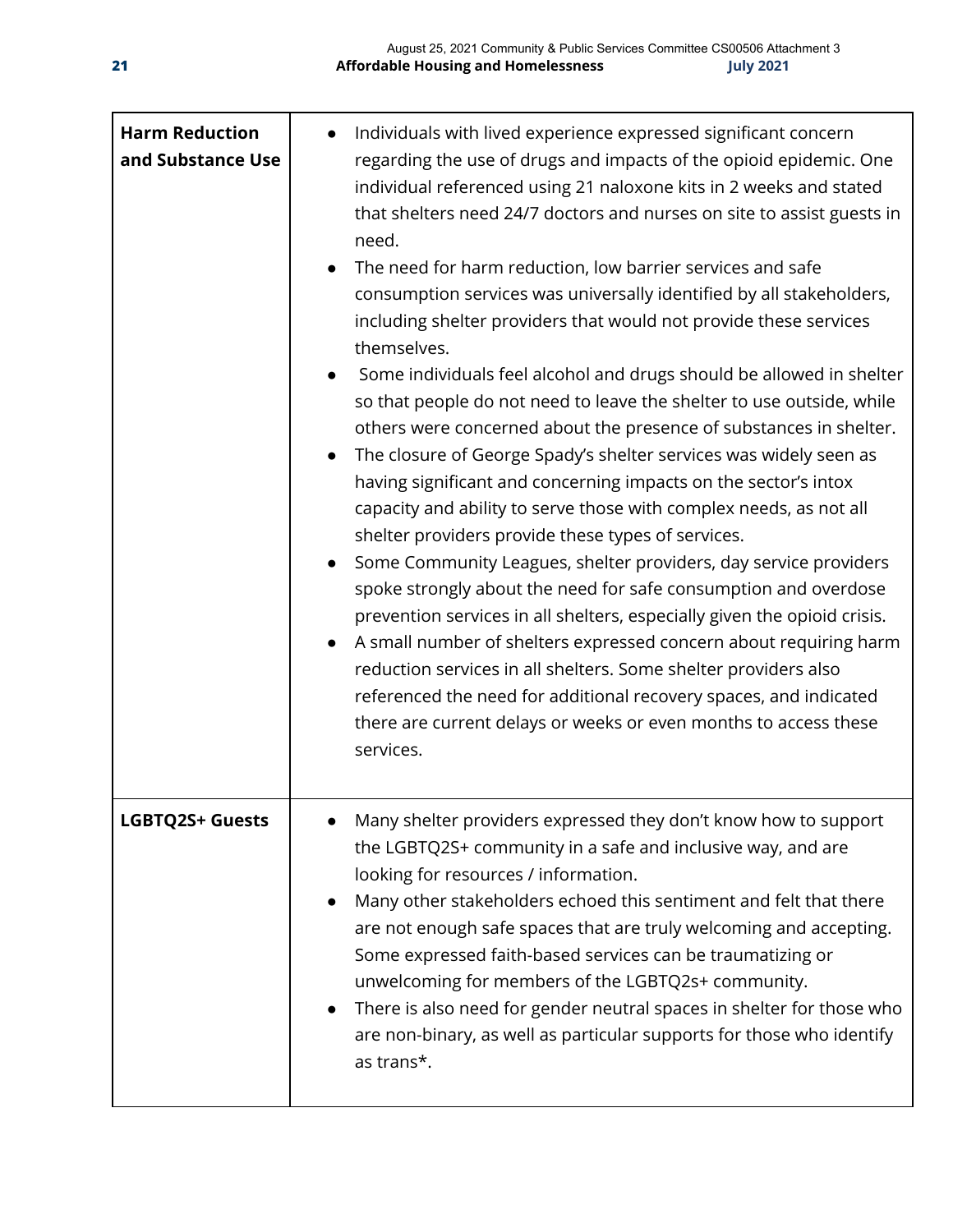| Indigenous<br><b>Cultural</b><br>programming | There was universal recognition about the importance of Indigenous<br>cultural programming, given the vast over-representation of<br>Indigenous peoples experiencing homelesssness.<br>Many indicated the predominance of faith based services is not<br>$\bullet$<br>welcoming for Indigenous guests, given the ongoing legacy of<br>colonialism and Residential Schools.<br>Indigenous organizations indicated that shelters should ensure<br>$\bullet$<br>cultural supports are offered proactively, not just if requested. Many<br>individuals may not know they can ask for access to an Elder,<br>smudging, ceremony or other supports. There is also an opportunity<br>to connect individuals to their culture and kin, but that requires staff<br>who have connections to Indigenous communities.<br>Some shelter providers expressed a desire to enhance support for<br>$\bullet$<br>Indigenous peoples or partner with organizations to build capacity<br>and develop staff understanding, although others expressed<br>concern about requiring participation in cultural programming for<br>both Indigenous or non-Indigenous peoples, and raised the need for<br>other types of cultural programming.<br>Some community stakeholders and Indigenous organizations<br>indicated there should be an Indigenous-led and operated shelter in |
|----------------------------------------------|------------------------------------------------------------------------------------------------------------------------------------------------------------------------------------------------------------------------------------------------------------------------------------------------------------------------------------------------------------------------------------------------------------------------------------------------------------------------------------------------------------------------------------------------------------------------------------------------------------------------------------------------------------------------------------------------------------------------------------------------------------------------------------------------------------------------------------------------------------------------------------------------------------------------------------------------------------------------------------------------------------------------------------------------------------------------------------------------------------------------------------------------------------------------------------------------------------------------------------------------------------------------------------------------------------------------------------------------------|
|                                              | Edmonton and the lack of this is a significant gap.                                                                                                                                                                                                                                                                                                                                                                                                                                                                                                                                                                                                                                                                                                                                                                                                                                                                                                                                                                                                                                                                                                                                                                                                                                                                                                  |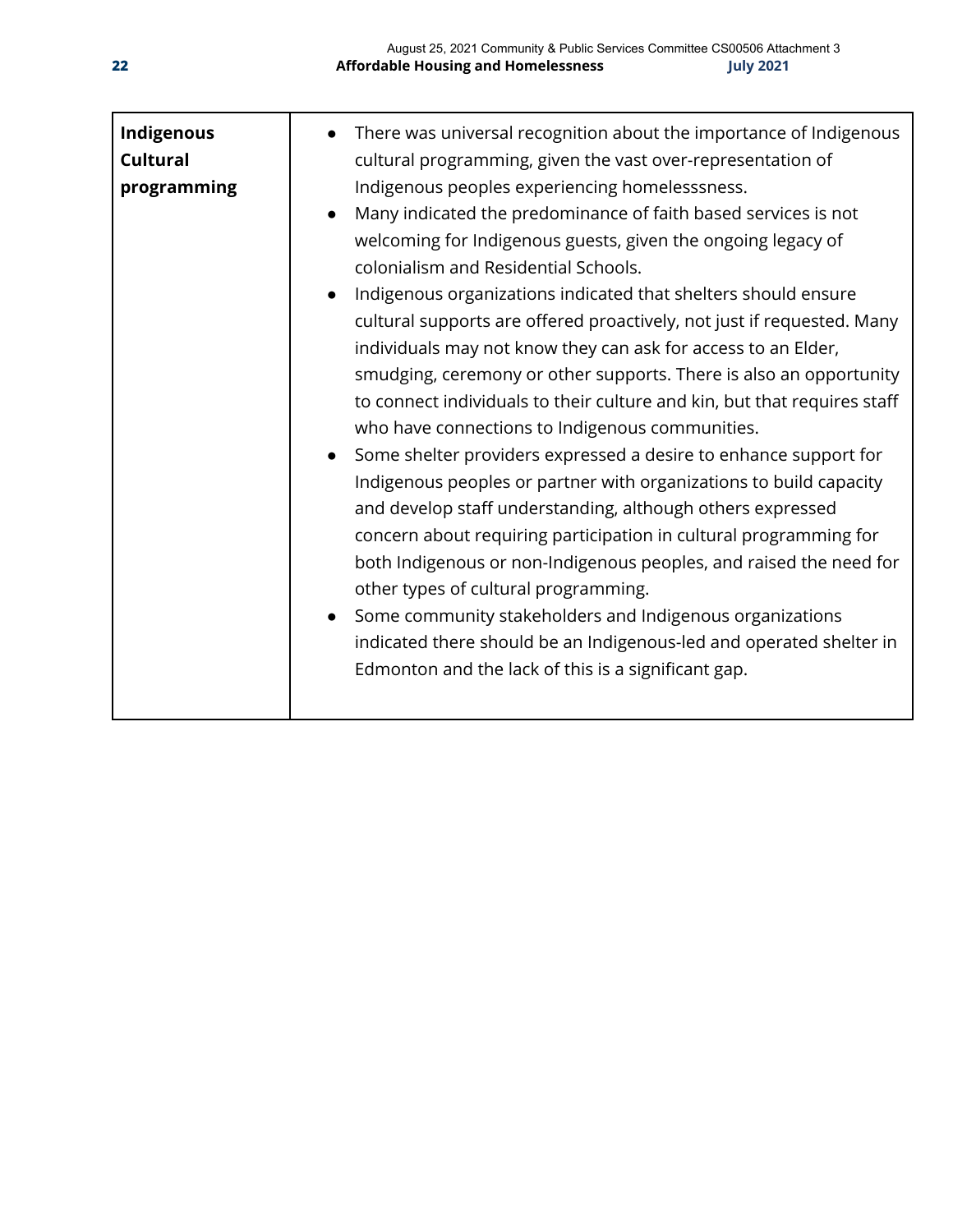#### **OUTCOME 3: INFRASTRUCTURE STANDARDS**

*The following is a summary of the draft standards that were shared with participants during the engagement:*

#### **Outcome Statement:**

**Emergency shelters in Edmonton adopt best practices as outlined below when conducting a redesign of an existing shelter space or building one from the ground up in order to:**

- **● Improve service delivery**
- **● Decrease negative community impacts**
- **● Increase accessibility for guests with physical, cognitive and mental health needs.**

#### **Draft standards:**

- **Private or semi-private sleeping spaces and separate day space**
- **Barrier free and gender neutral washrooms**
- **Predictable layout**
- **Enhanced materials to prevent noise transfer**
- **Private area for smoking**

#### *Summary:*

Participants understand that many infrastructure standards would require investment and should be implemented on an opportunity basis. There was broad support for deinstitutionalizing spaces, ensuring exteriors of shelters are a deterrent from loitering and encampments, and incorporating more human-centred design. There was also general, though not universal support, for moving towards smaller shelters.

| Theme         | <b>Feedback</b>                                                                                                                                                                       |
|---------------|---------------------------------------------------------------------------------------------------------------------------------------------------------------------------------------|
| <b>Design</b> | Many non-shelter stakeholders feel shelters are cold, rigid,<br>institutional environments that are not welcoming, with one<br>respondent likening the atmosphere to being in prison. |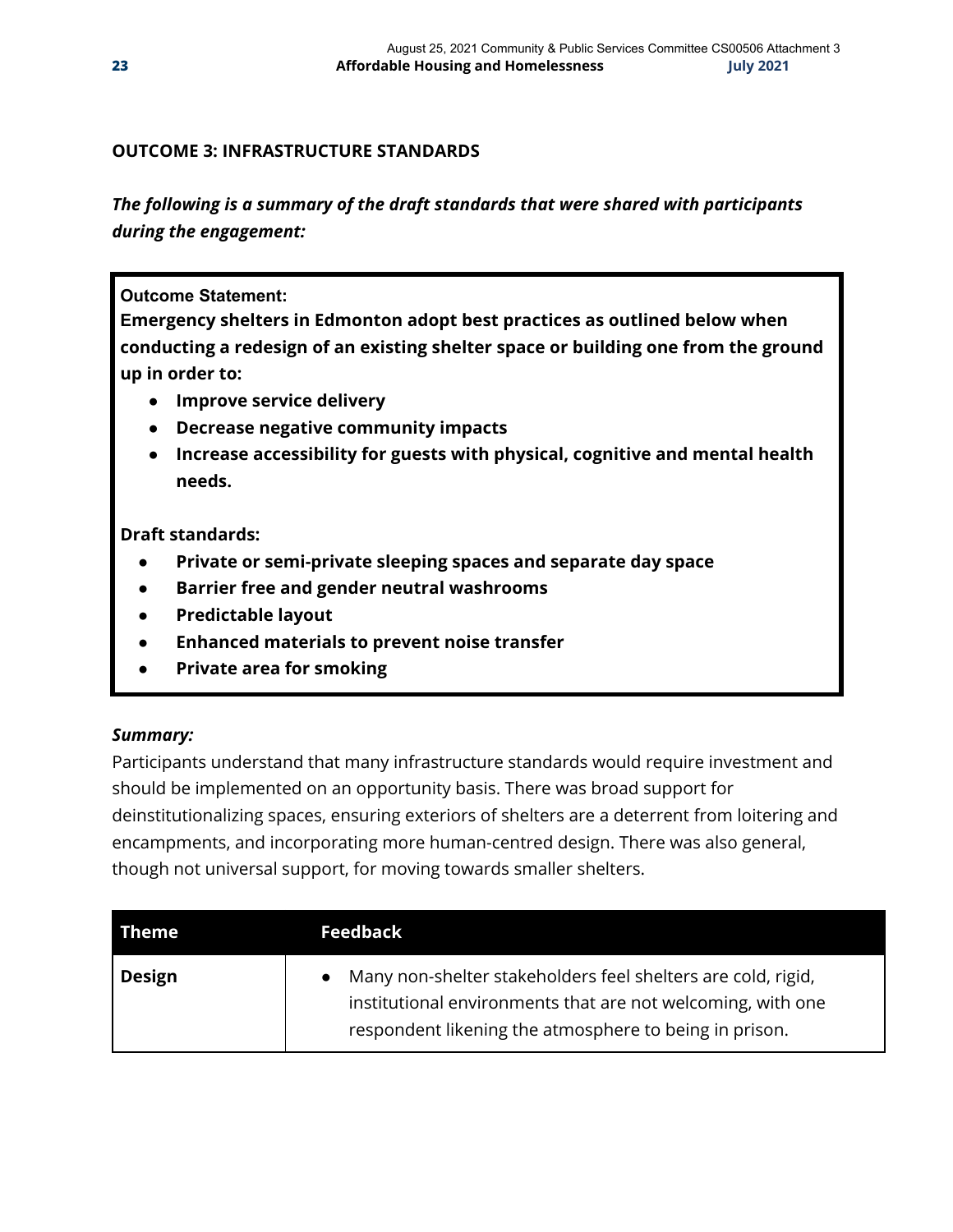|                                                 | Updates such as natural light, rounded walls and natural paint<br>colours were broadly supported to deinstitutionalize and<br>humanize spaces.<br>Shelter providers expressed an interest in improving shelter<br>$\bullet$<br>environments but indicated most shelters are not purpose-built<br>and capital dollars are not available. Some also felt different<br>shelter layouts could have staffing implications.                                                                                                                                                                                                                                                                                                                                                           |
|-------------------------------------------------|---------------------------------------------------------------------------------------------------------------------------------------------------------------------------------------------------------------------------------------------------------------------------------------------------------------------------------------------------------------------------------------------------------------------------------------------------------------------------------------------------------------------------------------------------------------------------------------------------------------------------------------------------------------------------------------------------------------------------------------------------------------------------------|
| <b>Washrooms and</b><br><b>Hygiene services</b> | Multiple individuals with lived experience in the shelter system<br>referenced the need for more accessible and appropriate hygiene<br>services in shelter, including feminine products.<br>Gender neutral washrooms were generally supported by<br>providers, although a couple of shelters expressed concerns and<br>did not want them included in the standards.<br>Some shelter and day service providers raised concerns about<br>safety and overdoses in washrooms. Some indicated shelters<br>need doors with locks and an appropriate staffing complement to<br>monitor washrooms appropriately.<br>Some Community Leagues and BIAs mentioned the need for<br>$\bullet$<br>publicly accessible washrooms to reduce the incidence of public<br>urination and defecation. |
| <b>Sleeping</b>                                 | Many shelter and day service providers, though not all, support<br>private and semi-private sleeping areas, with some referencing<br>temporary wall structures as a possible option for larger<br>congregate settings, if funding is available.                                                                                                                                                                                                                                                                                                                                                                                                                                                                                                                                 |
| <b>Private Space</b>                            | Many providers, though not all, support the idea of private<br>courtyards to provide privacy for guests and minimize community<br>impacts.                                                                                                                                                                                                                                                                                                                                                                                                                                                                                                                                                                                                                                      |
| <b>Cultural Space</b>                           | An Indigenous organization stated shelters should have a space<br>for cultural activities including sweats, smudging and feasts.                                                                                                                                                                                                                                                                                                                                                                                                                                                                                                                                                                                                                                                |